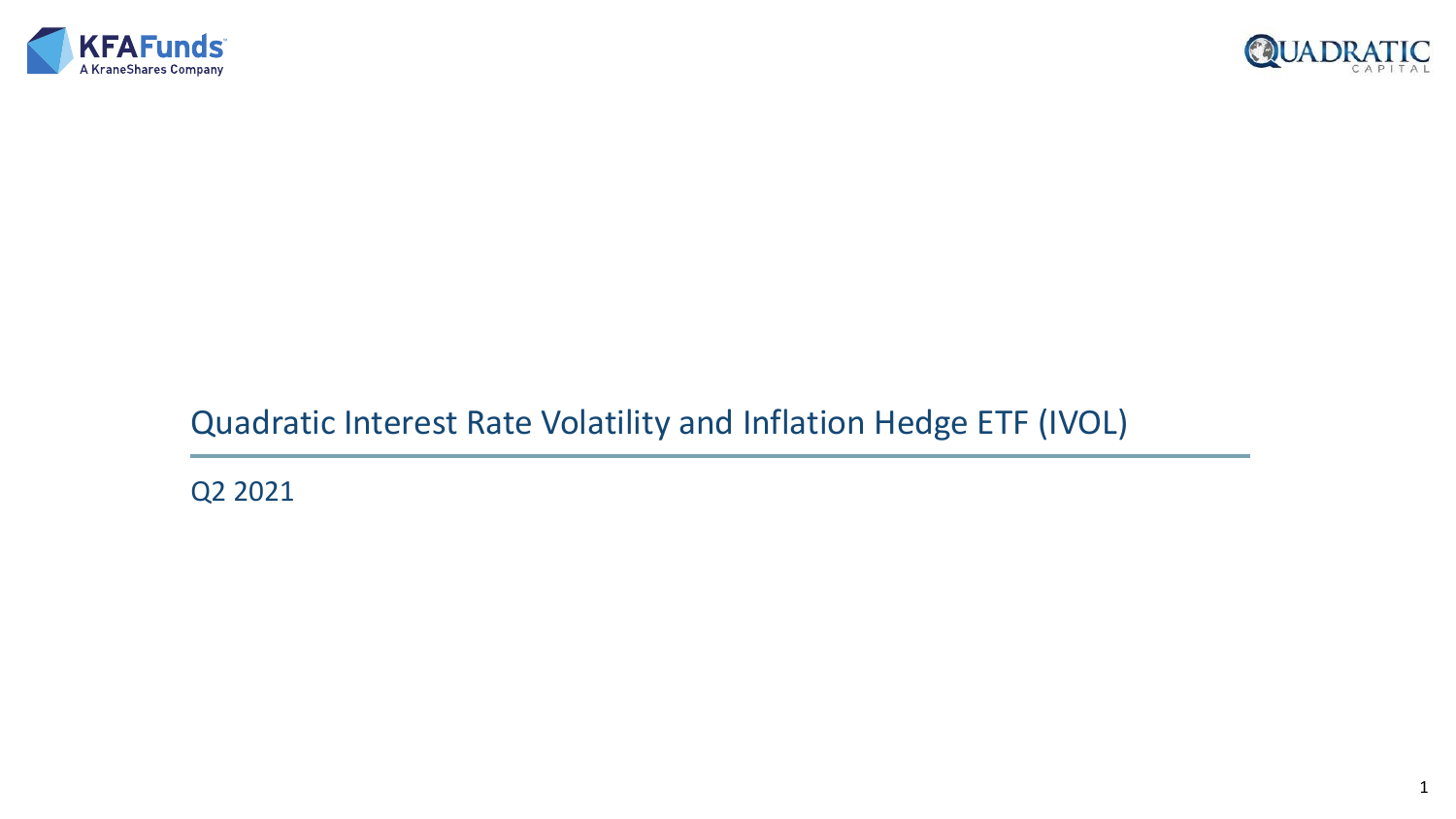



# About Quadratic Capital Management and Krane Funds Advisors, LLC

### Quadratic Capital Management

Quadratic Capital Management is an innovative asset management firm founded in 2013 by Nancy Davis. The firm has utilized its significant expertise in the interest rate volatility and options markets to construct IVOL. Quadratic Capital Management serves as the Investment Sub-Adviser to the IVOL ETF.

### Krane Fund Advisors, LLC

Krane Funds was founded in 2013 by Jonathan Krane and manages approximately \$6 billion. The firm seeks to provide innovative, first to market strategies that have been developed based on the firm and its partners' deep knowledge of investing. Krane Funds is majority owned by China International Capital Corporation (CICC). Krane Funds Advisors serves as the Investment Adviser to the IVOL ETF.

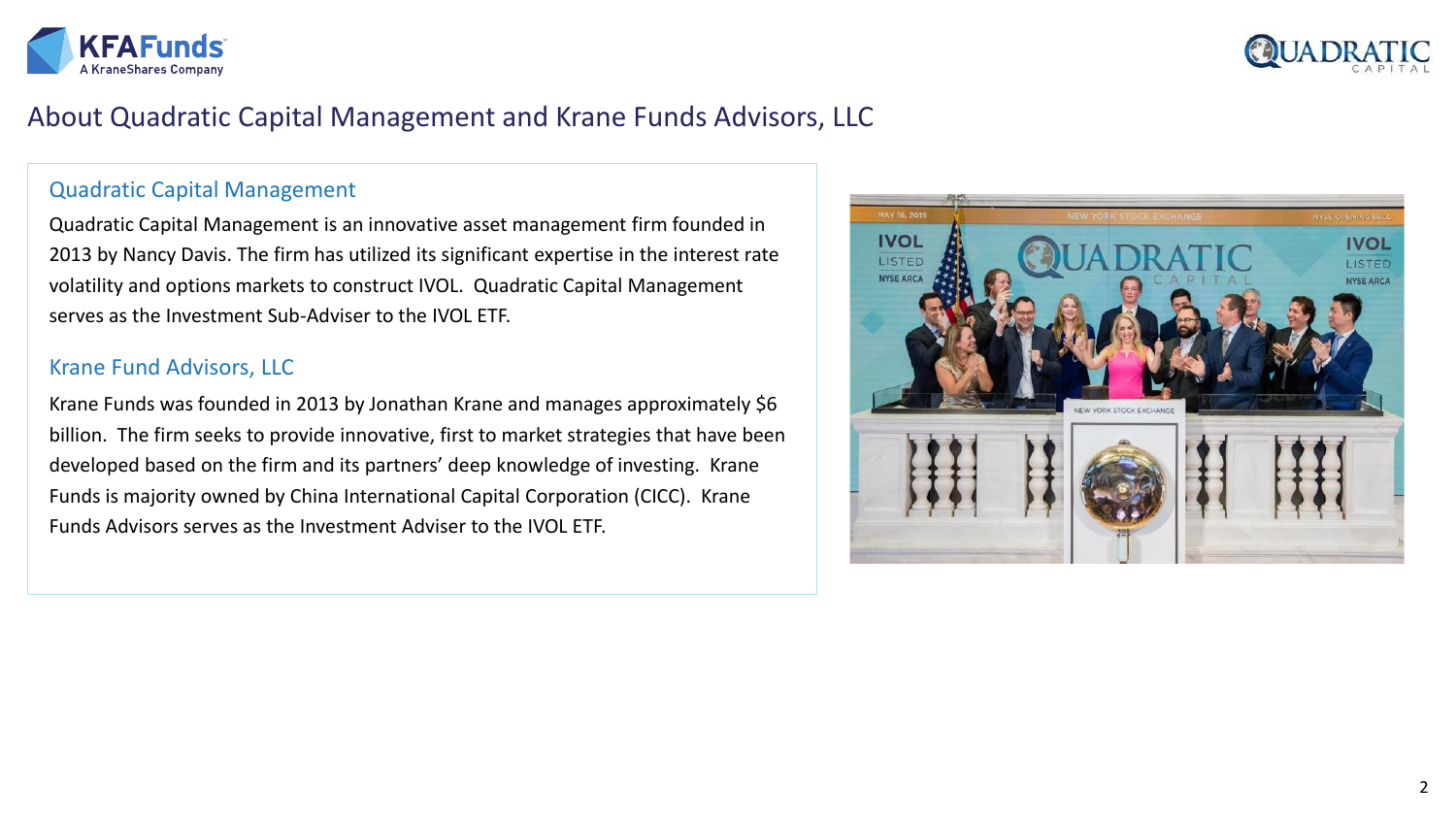



# Dedicated to responsible investing with a strong focus on ESG

## Krane Funds is a UN PRI signatory and as such adheres to the following principles:

- To be active owners and incorporate ESG issues into our ownership policies and practices
- To seek appropriate disclosure on ESG issues by the entities in which we invest
- To promote acceptance and implementation of the Principles within the investment industry
- To work together to enhance our effectiveness in implementing the Principles
- To report on our activities and progress towards implementing the Principles



MEMBER



## Quadratic Capital Management LLC is a member of the SASB Alliance. The Firm is a:

- Registered Small/Minority Business Enterprise
- Majority woman-owned firm
- Supports the elevation of financially material ESG standards
- The ESG principles used by the Fund are based on the framework published by the Sustainability Accounting Standards Board ("SASB")

## IVOL is an ESG fixed income fund, the Fund:

- Democratizes financial markets by giving investors access to OTC rates markets
- Adheres to ESG principles by excluding issuers involved in certain practices, industries or product lines according to the ESG framework published by the SASB Alliance
- Focuses on diversification and incorporates ESG issues into investment analysis and decision-making processes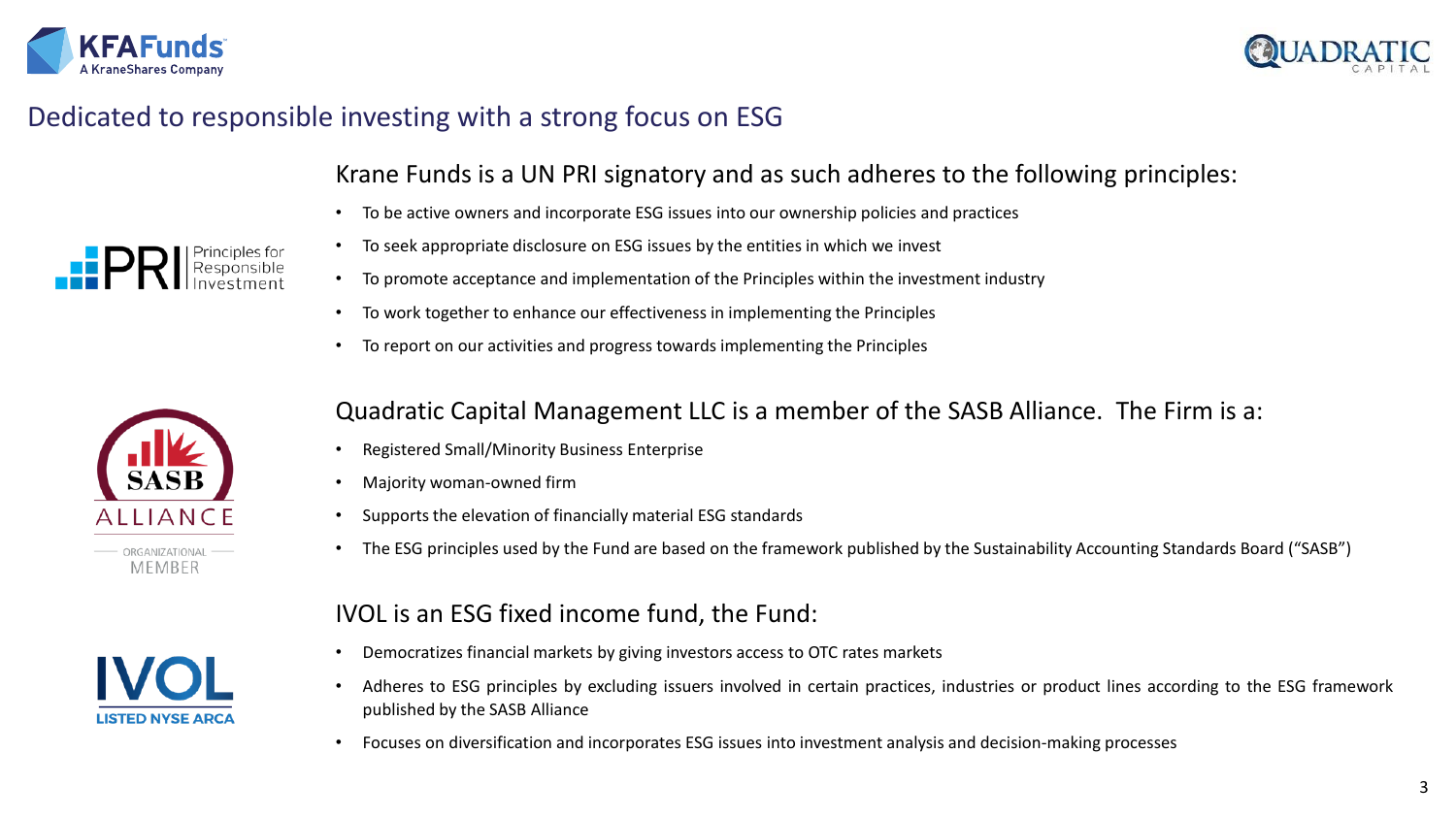



## Select IVOL Highlights, Milestones, and Awards

September 2019: Forbes profiles Nancy and IVOL strategy

March 2020: Barron's 100 Most Influential Women in Finance on inaugural list

April 2020: IVOL named "Best New US Fixed Income Fund of 2019" by ETF.com\*

## January 2021: IVOL surpasses \$1Bn AUM







An ex-Goldman trader whose firm helps investors navigate market chaos just passed \$1 billion in assets after converting her hedge fund into an ETF

**INSIDER** 



 $= -a$ 



 $\odot$   $\odot$ 

became an FTF

lts growth reflects investors' fear of inflation, including th<br>possibility that it will spike as the economy comes out of a

Visit Business Insider's Transforming B

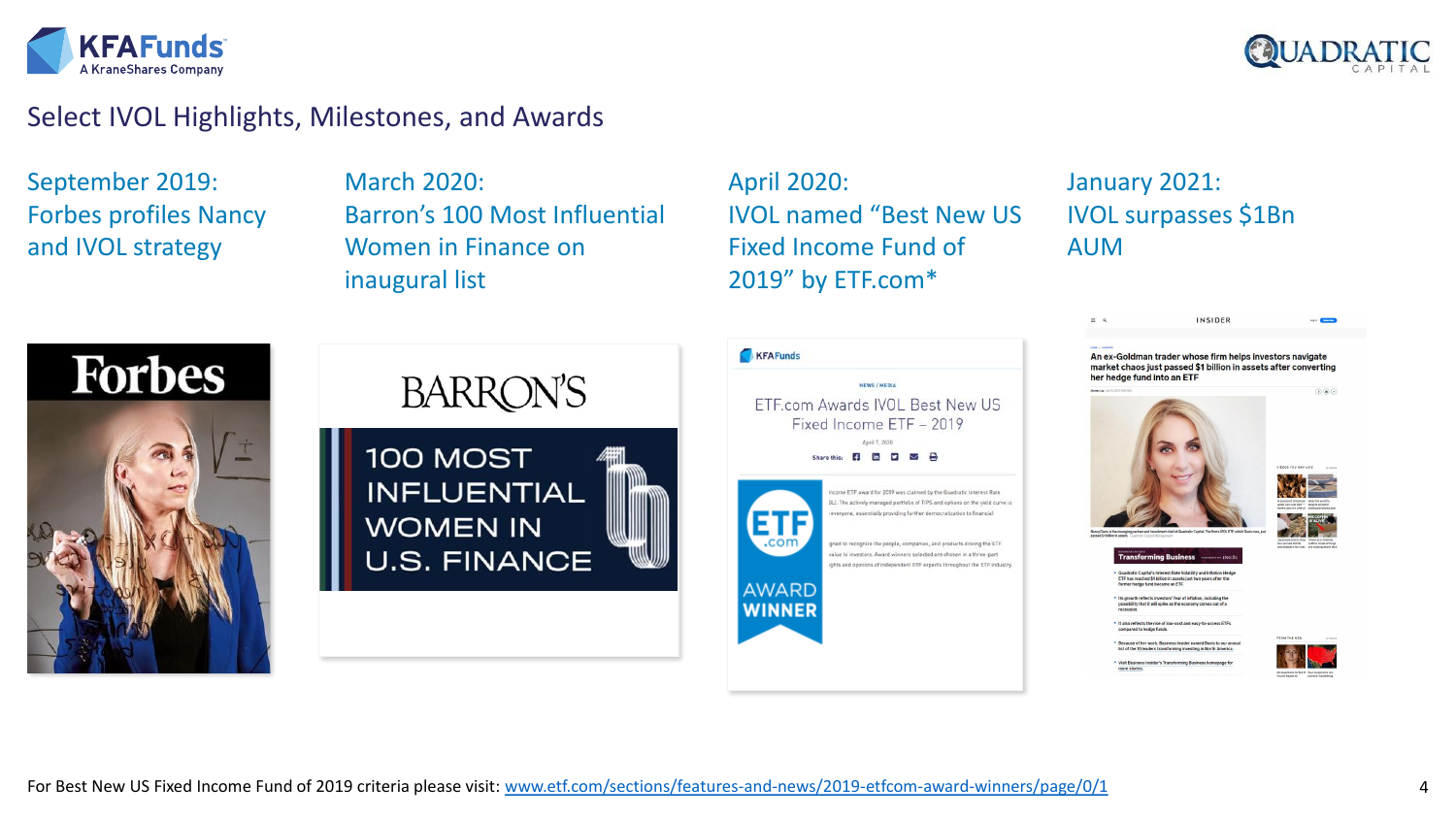



# The IVOL Philosophy

- IVOL is a fixed income ETF that is designed by combining US Treasuries with OTC fixed income options.
- IVOL provides potential for differentiated diversification with many portfolio applications.

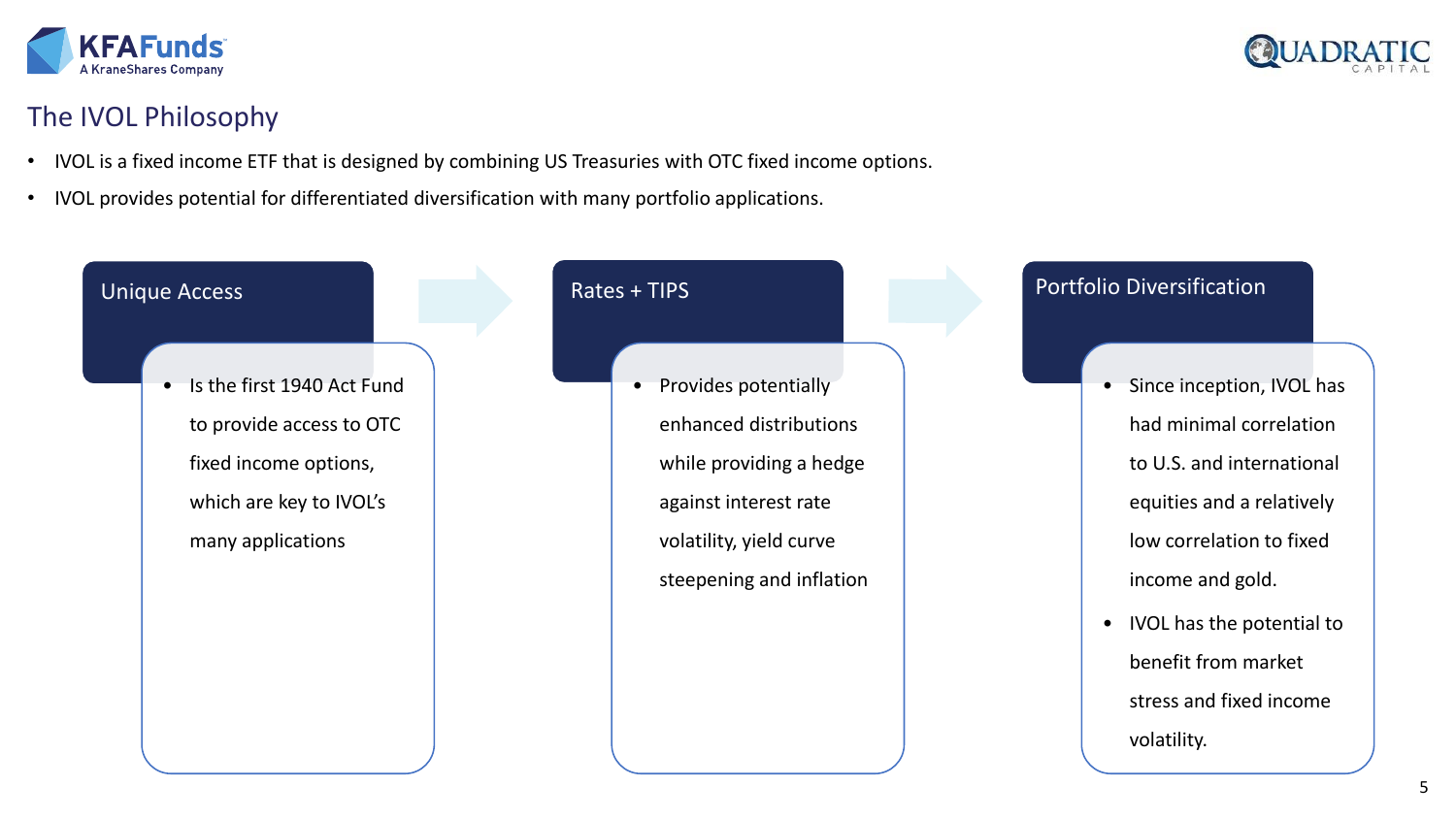



# IVOL Portfolio Composition

- IVOL is approximately 85% US Treasuries
- Balance of portfolio is dynamically managed fixed income options



### Why IVOL does not only own TIPS

- TIPS are set using CPI, and TIPS alone do not capture inflation expectations.
- By adding fixed income options to the portfolio, IVOL gives investors a way to own inflation expectations.
- It is these expectations which have a far more significant impact on the rate sensitivity of bond portfolios. IVOL gives investors another way potentially to profit from inflation rather than just waiting for their TIPS to reset.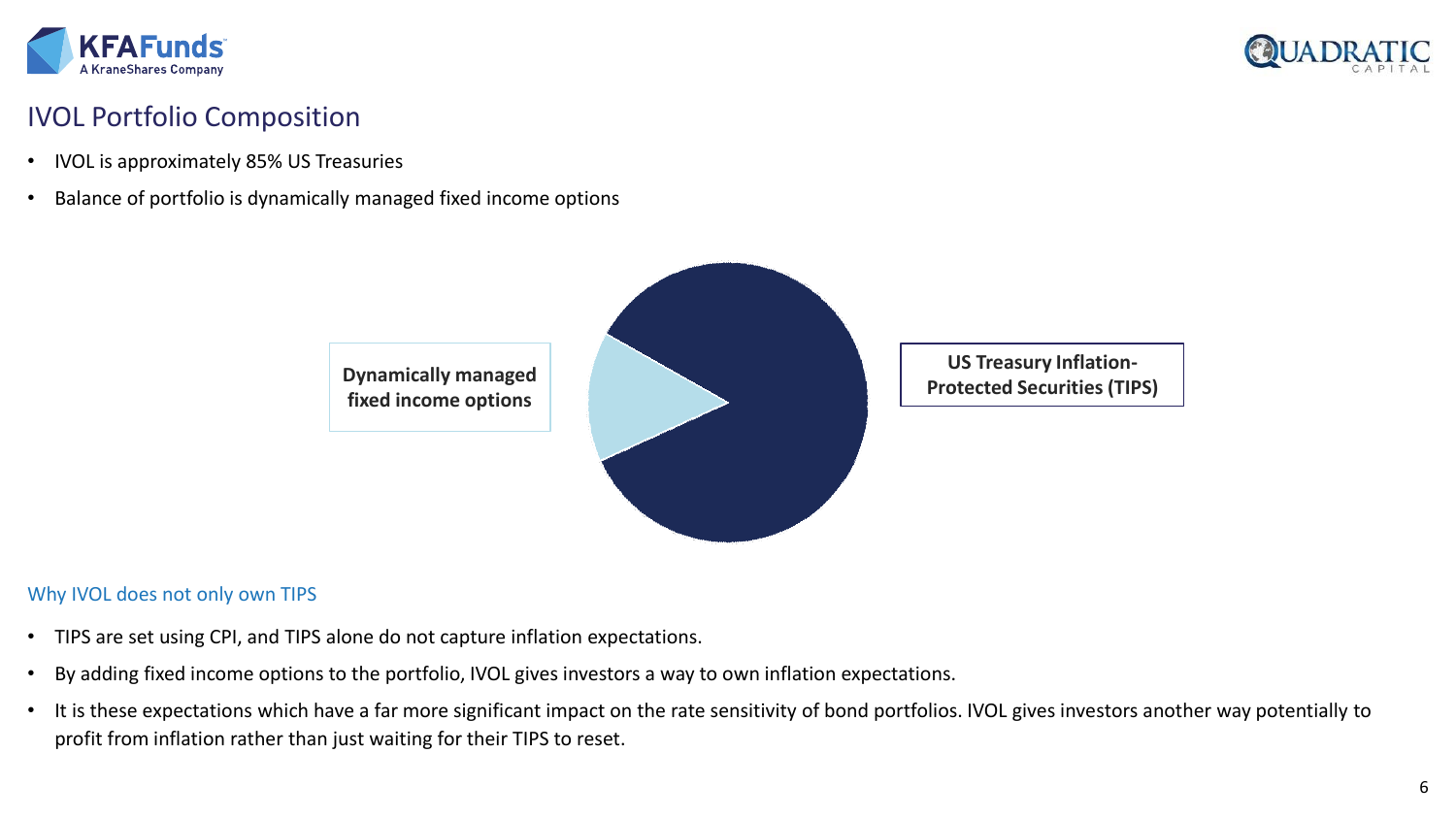



## Access: Exposure to the Rates Markets

- IVOL provides access to OTC rates which is the largest asset class and also provides the potential for differentiated performance from stocks and bonds.
- IVOL's OTC rates options provide exposure to the shape of the yield curve, which is largely a result of inflation expectations. Thus, the options have the potential to increase in value with a normalization of inflation expectations and therefore function similar to options on inflation expectations.

### Key features:

- Potential for enhanced, inflation-protected distributions
- Options are fully funded, so the maximum downside is known and limited to the market value of the options.
- Through its options, **IVOL is long OTC fixed income volatility**, providing potential profit from market stress as volatility increases.
- Options have the potential to benefit from relative interest rate moves whether those moves are lower (or negative) rates in the front end and/or higher rates in the back end – **the options are agnostic to the level of interest rates**.



Source: Nasdaq, SIFMA and BIS. "US OTC Rates" defined as the notional value outstanding in interest rate contracts denominated in USD as of H1 2020.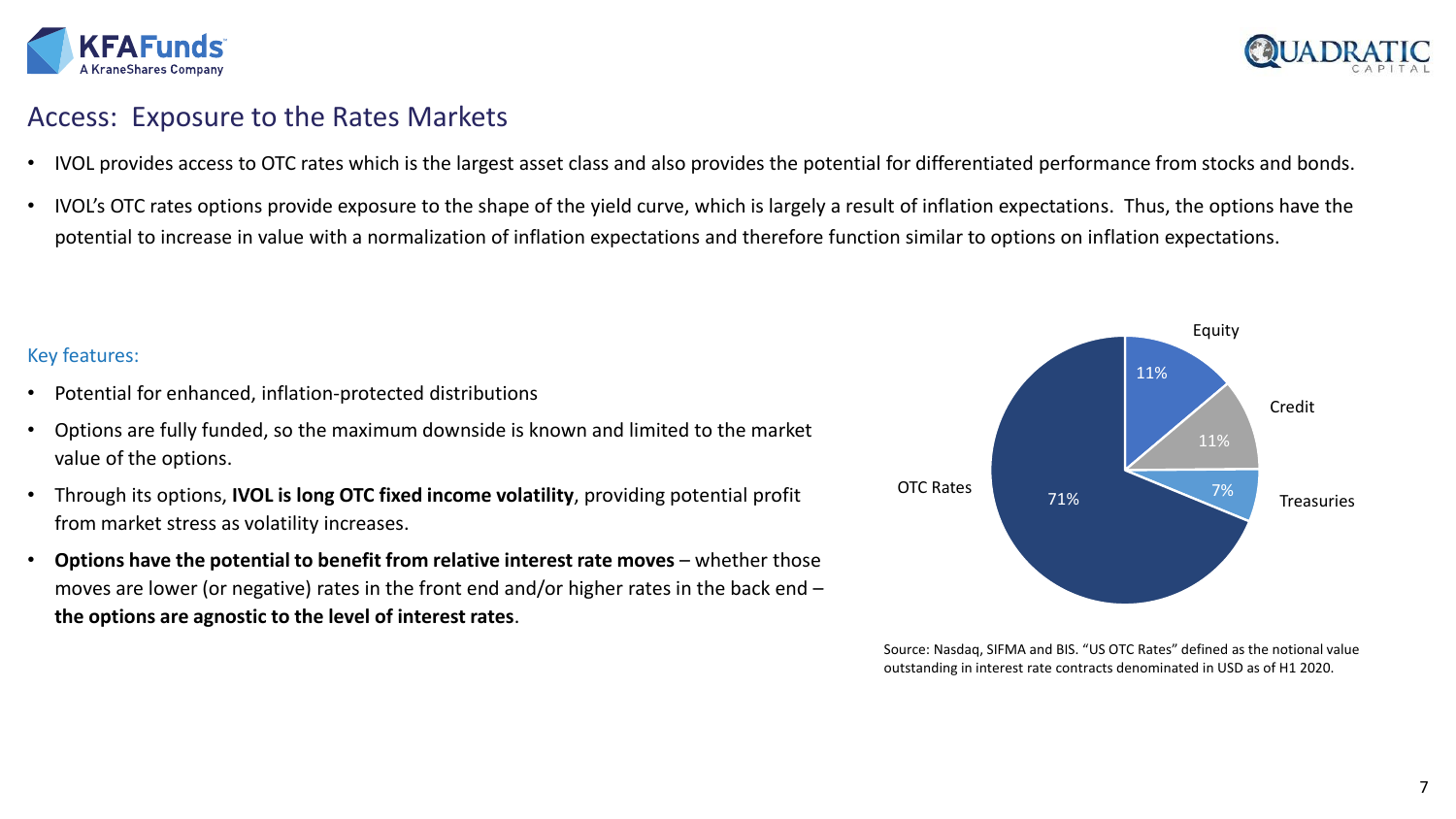



# IVOL: Low Correlations to Common Asset Classes<sup>1</sup>

- IVOL may provide potentially attractive diversification during a time when many other holdings may have behaved very similarly.
- It may act as a partial hedge, given how it has had very low correlations with the major indexes shown above.
- Historic data does not guarantee future trends, and it is possible that these correlations may change over time.

| <b>IVOL NAV</b><br><b>Correlation To:</b> | <b>DOW</b> | <b>S&amp;P 500</b> | The Agg <sup>*</sup> | <b>MSCI EM</b> | <b>HY Credit</b> | Gold | <b>VIX</b> |
|-------------------------------------------|------------|--------------------|----------------------|----------------|------------------|------|------------|
| <b>Daily Correlation</b>                  | 0.04       | 0.05               | 0.06                 | 0.16           | 0.14             | 0.15 | $-0.09$    |

Daily correlation from 5/14/19 to 3/31/21. Source: Bloomberg and Quadratic calculations

1.See end of deck for index definitions. Index returns are for illustrative purposes only and do not represent actual Fund performance. Index returns do not reflect any management fees, transaction costs or expenses. Index are unmanaged and one cannot invest directly in an index. Past performance does not guarantee future results. For actual fund performance visit our website [www.kfafunds.com](http://www.kfafunds.com/). \*Bloomberg Barclays US Aggregate Bond Index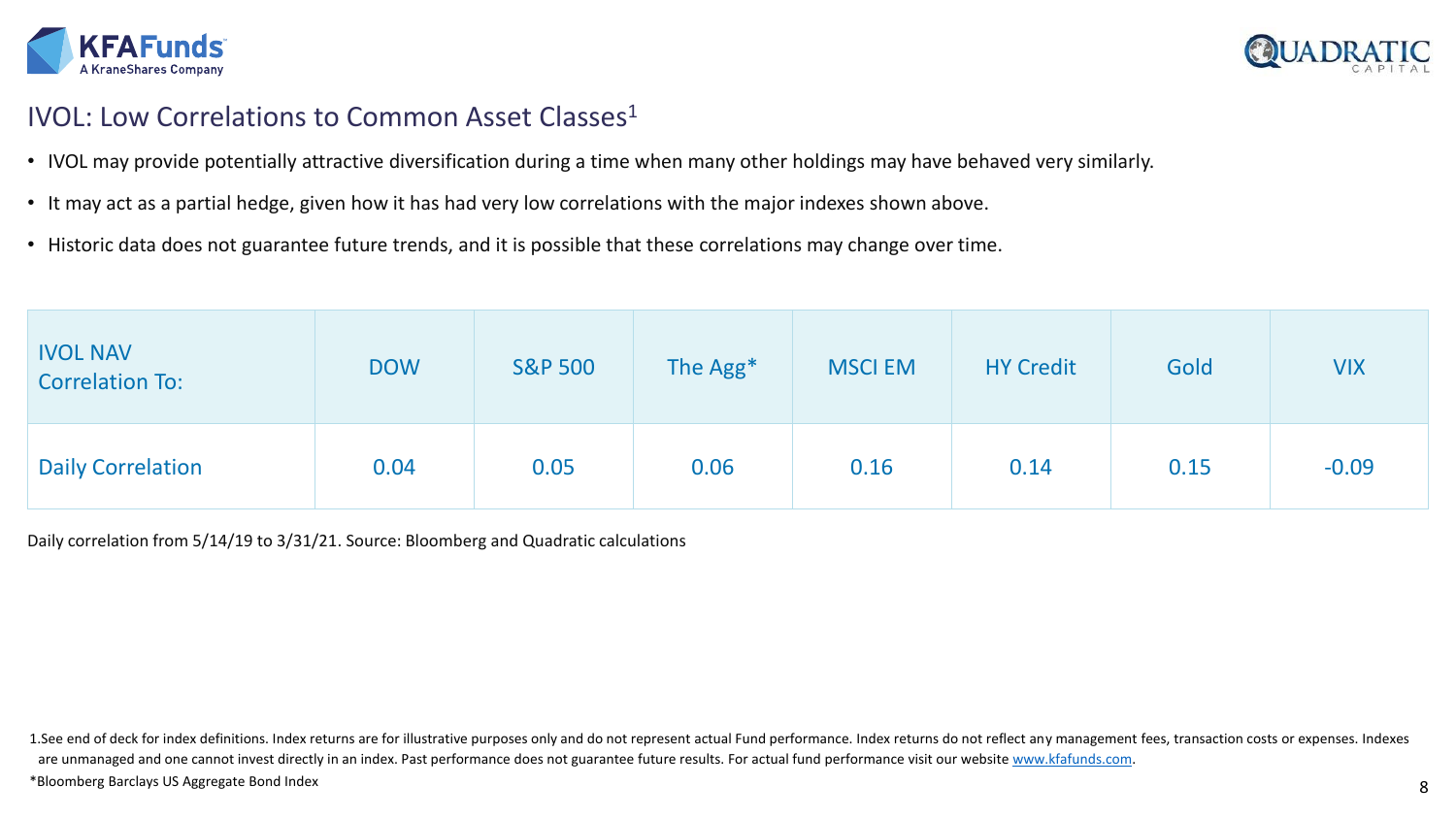



# IVOL Portfolio Applications – How can IVOL enhance other allocations?

| <b>Investments</b>          | <b>Potential Risks</b>                                                                                                                                                                                                                                                                                                                                       | How IVOL can potentially help mitigate these risks                                                                                                                                                                                                                                                                                                                                                        |  |  |
|-----------------------------|--------------------------------------------------------------------------------------------------------------------------------------------------------------------------------------------------------------------------------------------------------------------------------------------------------------------------------------------------------------|-----------------------------------------------------------------------------------------------------------------------------------------------------------------------------------------------------------------------------------------------------------------------------------------------------------------------------------------------------------------------------------------------------------|--|--|
| <b>Passive Fixed Income</b> | Many investors use products benchmarked to the<br>"Barclays Agg", (the Bloomberg Barclays Aggregate Bond<br>Index), as a proxy for the fixed income universe. The<br>Barclays Agg has no TIPS, 29% of the index is short<br>volatility and 29% has credit spread risk. <sup>1</sup>                                                                          | IVOL holds TIPs and is long-volatility, which can act as a<br>potential diversifier to a fixed income portfolio centered on<br>the Barclays Agg.                                                                                                                                                                                                                                                          |  |  |
| <b>Real Estate</b>          | Higher rates increase the all-in cost of buying a home or<br>other property and can depress demand.<br>Increased rate volatility can reduce mortgage lenders'<br>appetite for new loans.                                                                                                                                                                     | IVOL may help hedge the risk of falling real estate prices<br>brought on by rising long term interest rates.                                                                                                                                                                                                                                                                                              |  |  |
| <b>Equities</b>             | Min vol / low vol stocks can be seen as "defensive" and<br>used with the goal to generate yield with less equity risk<br>than the broader market.<br>However, investors might be overpaying for "safe" stocks<br>which have nothing to do with owning volatility and may<br>not perform as expected during equity market declines<br>such as in a recession. | IVOL owns fixed income volatility and may act as a market<br>hedge since volatility has historically increased during large<br>equity sell-offs.<br>IVOL is potentially defensive for an equity portfolio given<br>its use of US Treasuries. Further, its options potentially<br>benefit from a steepening of the yield curve, which<br>historically has often occurred during equity market<br>declines. |  |  |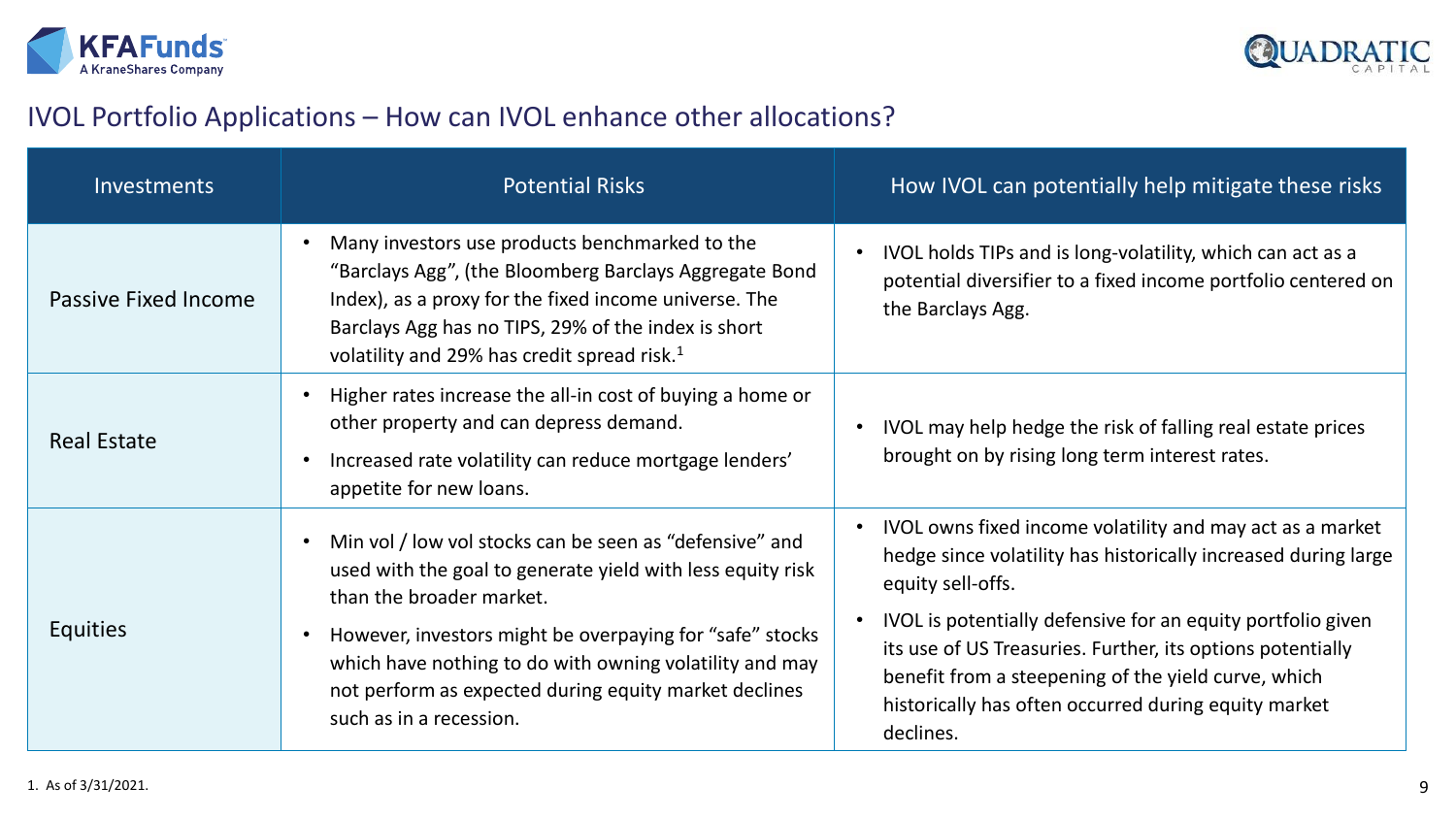



# IVOL Portfolio Applications

| <b>Investments</b>                  | <b>Potential Risks</b>                                                                                                                                                                                                             | How IVOL can potentially manage these risks:                                                                                                                                                                                                                 |
|-------------------------------------|------------------------------------------------------------------------------------------------------------------------------------------------------------------------------------------------------------------------------------|--------------------------------------------------------------------------------------------------------------------------------------------------------------------------------------------------------------------------------------------------------------|
| <b>TIPS</b>                         | TIPS are set using the Consumer Price Index (CPI).<br>About 1/3 of CPI is defined by "shelter," and that is<br>mostly rent.<br>For many investors, rent might not be an important item<br>that they are trying to protect against. | IVOL owns TIPS, but they are enhanced using TIPS with<br>options. These options function as options on inflation<br>expectations, because the yield curve is largely a result of<br>inflation expectations.                                                  |
| <b>Floating Rate Notes</b><br>(FRN) | Frequently used for their potential to profit from higher<br>yields, FRNs have credit risk and almost no sensitivity to<br>interest rates.                                                                                         | IVOL has the potential to appreciate when the interest rate<br>curve steepens and long dated inflation expectations move<br>higher, giving investors a similar benefit to the one they<br>are expecting from their FRN without the credit risk. <sup>1</sup> |
| <b>Short Duration Bonds</b>         | Many investors own short duration bond because they<br>are concerned about higher interest rates and do not<br>want the duration risk exposure.                                                                                    | IVOL may help hedge during bond market sell-offs should<br>the yield curve steepen and volatility increase while<br>providing potentially enhanced distributions.                                                                                            |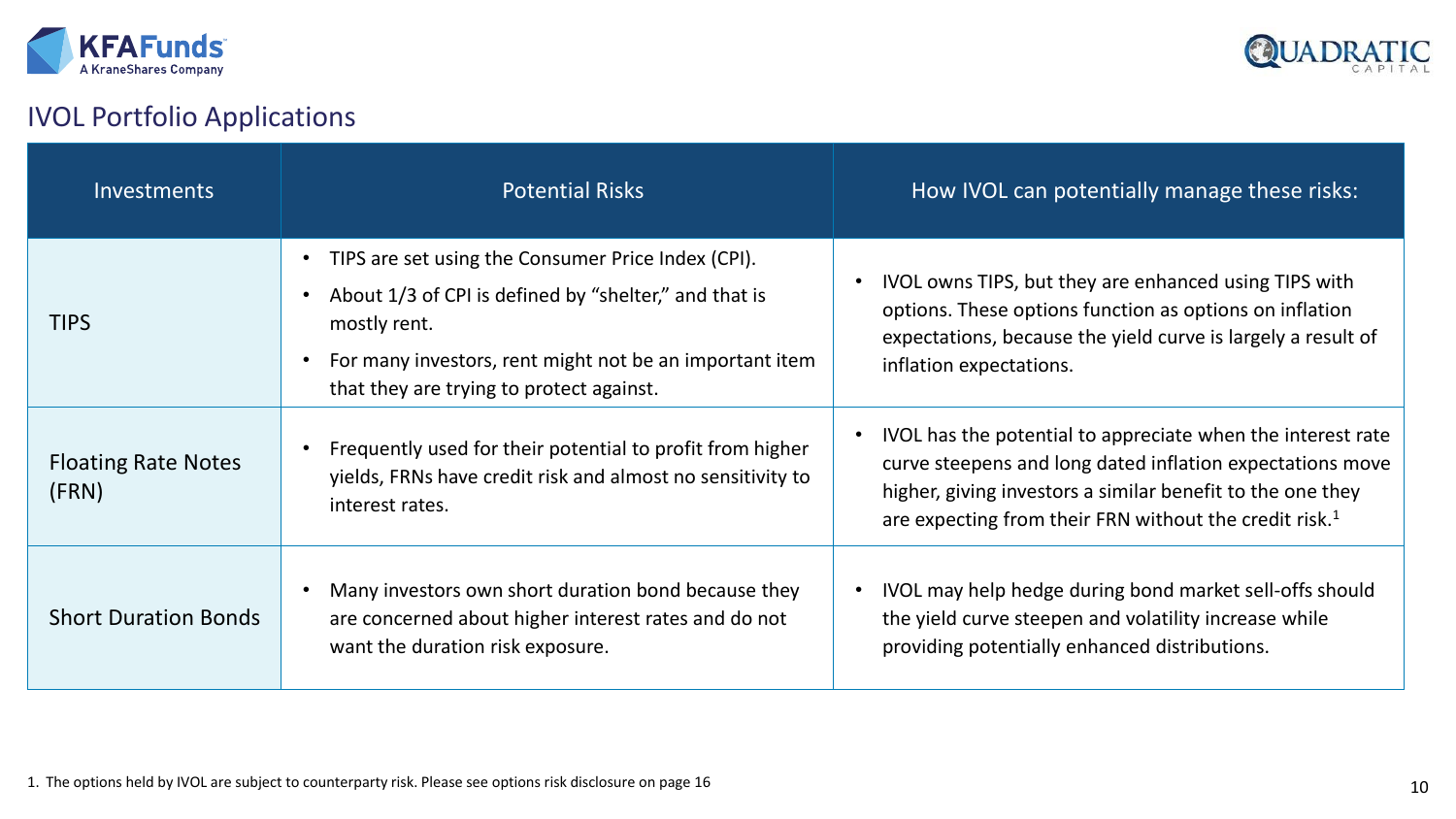



## IVOL Completion Portfolio Application Example 1: Passive Fixed Income

Many investors use products tied to The Bloomberg Barclays US Aggregate Bond Index ("the AGG") for their passive fixed income exposure.

There are several issues with the "AGG" that investors should keep in mind:

- **Roughly 29% of the AGG's holdings are short volatility, while 29% of the AGG is exposed to credit spread risk.**
- **The AGG does not contain any inflation protected bonds (TIPS).**

These shortcomings may leave investors exposed in ways they did not anticipate, with gaps in their bond portfolio. IVOL may serve as a diversifier for such investors.

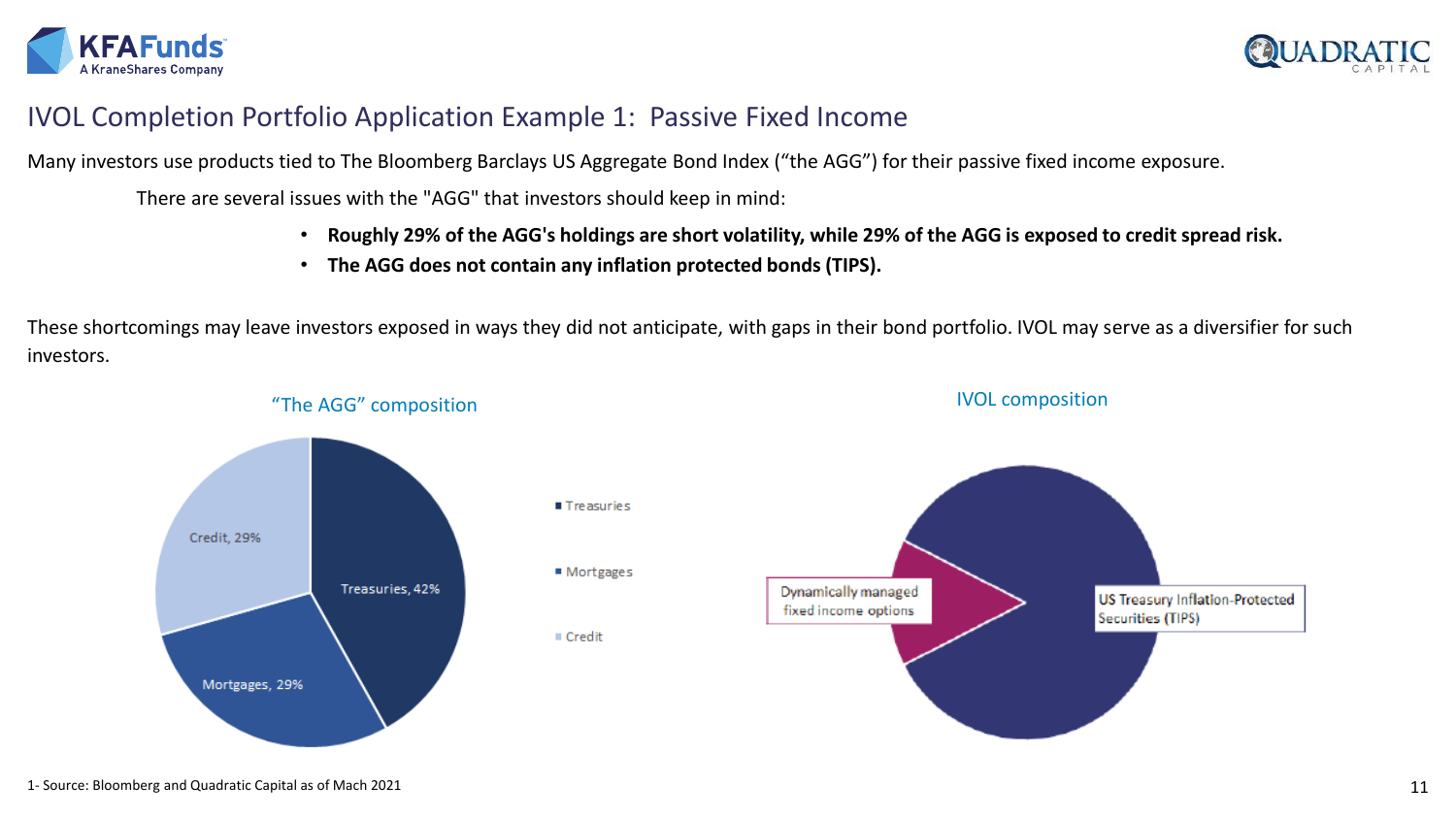



# IVOL Hedge Portfolio Application Example 2: IVOL During Periods of "Risk Off" for Equities

- The IVOL portfolio potentially has the ability to benefit from equity market shocks. How can IVOL's options potentially benefit equity holders? As the chart below shows, equity market sell-offs have historically been associated with a steepening of the yield curve.
- By holding interest rate options that are expected to pay off when the yield curve steepens, IVOL may also help hedge investors against equity market selloffs.



Source: Goldman Sachs and Quadratic capital as of Q4 2020

S&P 500 is the equity index and 2s10s is defined as the difference between the 10y and the 2y swap rates. Past performance does not guarantee future results.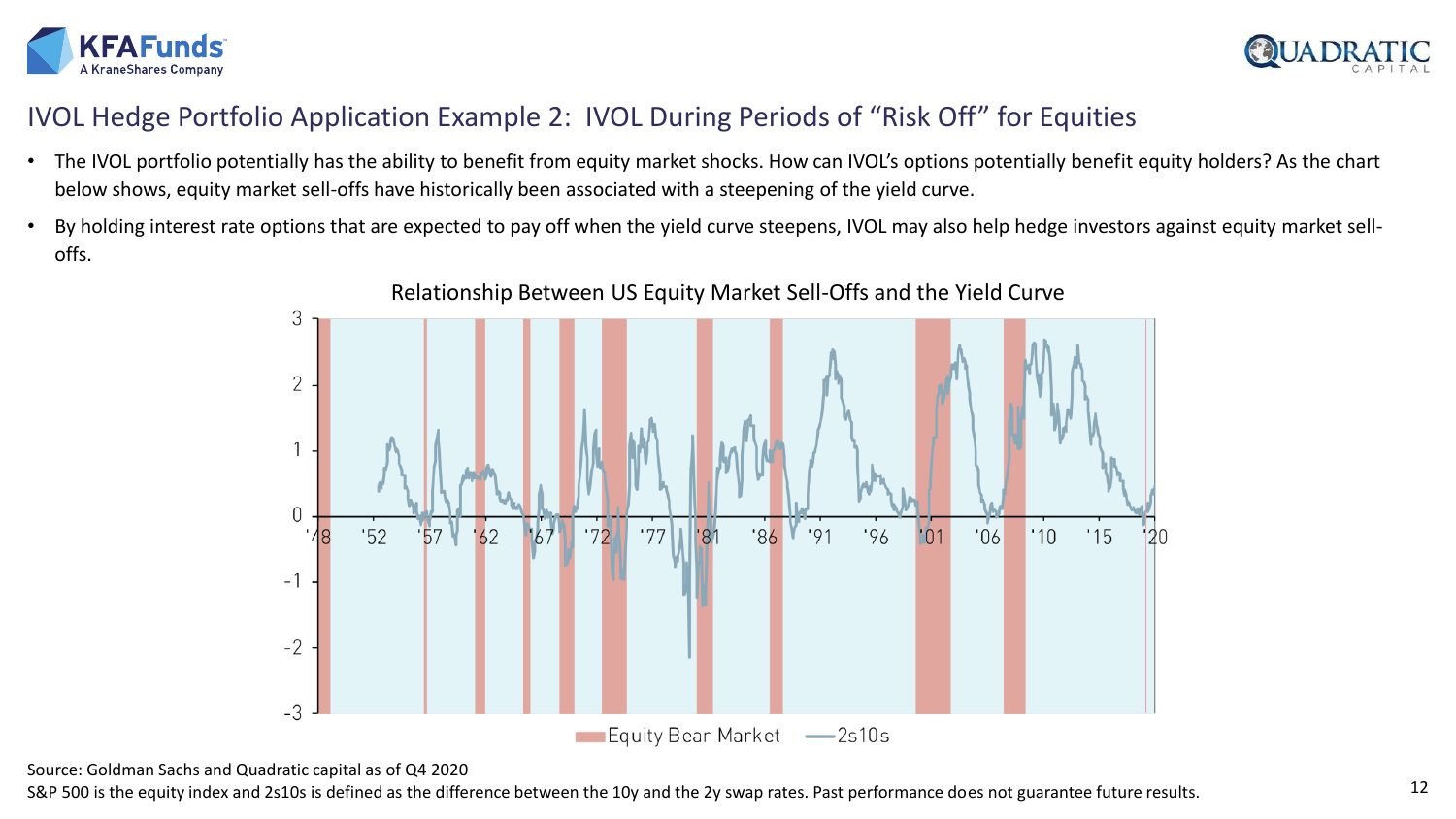



## IVOL Performance History

| <b>Date</b> | <b>IVOL NAV</b> | <b>S&amp;P 500</b> | <b>TIPS (SCHP NAV)</b> |
|-------------|-----------------|--------------------|------------------------|
| Q2 2019**   | 3.48%           | 3.79%              | 2.29%                  |
| Q3 2019     | $-1.32%$        | 1.34%              | 1.34%                  |
| Q4 2019     | 0.99%           | 0.78%              | 0.78%                  |
| 1/31/2020   | 1.01%           | $-0.16%$           | 2.10%                  |
| 2/28/2020   | 1.05%           | $-8.41%$           | 1.38%                  |
| 3/31/2020   | 1.59%           | $-12.51%$          | $-1.78%$               |
| 4/30/2020   | 1.46%           | 12.68%             | 2.78%                  |
| 5/29/2020   | 1.60%           | 4.53%              | 0.31%                  |
| 6/30/2020   | 1.43%           | 1.84%              | 1.13%                  |
| 7/31/2020   | 0.64%           | 5.51%              | 2.27%                  |
| 8/31/2020   | 2.34%           | 7.01%              | 1.07%                  |
| 9/30/2020   | $-0.68%$        | $-3.92%$           | $-0.37%$               |
| 10/31/2020  | 0.74%           | $-2.77%$           | $-0.64%$               |
| 11/30/2020  | 0.41%           | 10.75%             | 1.12%                  |
| 12/31/2020  | 2.27%           | 3.71%              | 1.15%                  |
| 1/31/2021   | 1.70%           | $-1.11%$           | 0.33%                  |
| 2/28/2021   | 0.02%           | 2.61%              | $-1.62%$               |
| 3/31/2021   | 0.97%           | 4.24%              | $-0.20%$               |

### As of 3/31/21

| <b>Cumulative %</b> |          |       |                        |        | <b>Average Annualized</b> |                        |
|---------------------|----------|-------|------------------------|--------|---------------------------|------------------------|
|                     | 3 Mo     | 6 Mo  | <b>Since Inception</b> | 1Yr    | 3 Yr                      | <b>Since Inception</b> |
| <b>Fund NAV</b>     | 2.71%    | 6.26% | 21.55%                 | 13.65% |                           | 10.93%                 |
| Closing<br>Price    | 3.10%    | 6.12% | 22.00%                 | 14.74% |                           | 11.15%                 |
| Index*              | $-1.47%$ | 0.12% | 14.29%                 | 7.54%  |                           | 7.34%                  |

- IVOL has significantly outperformed its TIPS Index Benchmark, especially since the sell off started on 2/20/2020
- In 2021, IVOL had a strong outperformance of more than 4% compared to TIPS alone. This happened as the interest rate curve steepened and fixed income volatility increased.
- Going back to 2020, it is worth highlighting how IVOL was able to have a less pronounced drawdown compared to TIPS alone in March 2020 and recovered faster:
	- IVOL max drawdown was 8% from 3/6 to 3/20. On 3/26 IVOL had already recovered to a price higher than where we were on 3/6 (4 trading days)
	- TIPS alone (SCHP), the drawdown was 10.85% from 3/6 to 3/18 and recovered just on 6/10 (58 trading days)

*The performance data quoted represents past performance. Past performance does not guarantee future results. The investment return and principal value of an investment*  will fluctuate so that an investor's shares, when sold or redeemed, may be worth more or less than their original cost and current performance may be lower or higher than *the performance quoted. For performance data current to the most recent month end, please visit www.kraneshares.com*

*Index returns are for illustrative purposes only. Index performance returns do not reflect any management fees, transaction costs or expenses. Indexes are unmanaged and one cannot invest directly in an index.*

*\*Index is the Bloomberg Barclays US Treasury Inflation Linked Bond Index (Series L). Please note that although this index is provided for comparative purposes, the fund's strategy is benchmark agnostic*.*\*\*Since IVOL inception on 5/14/19*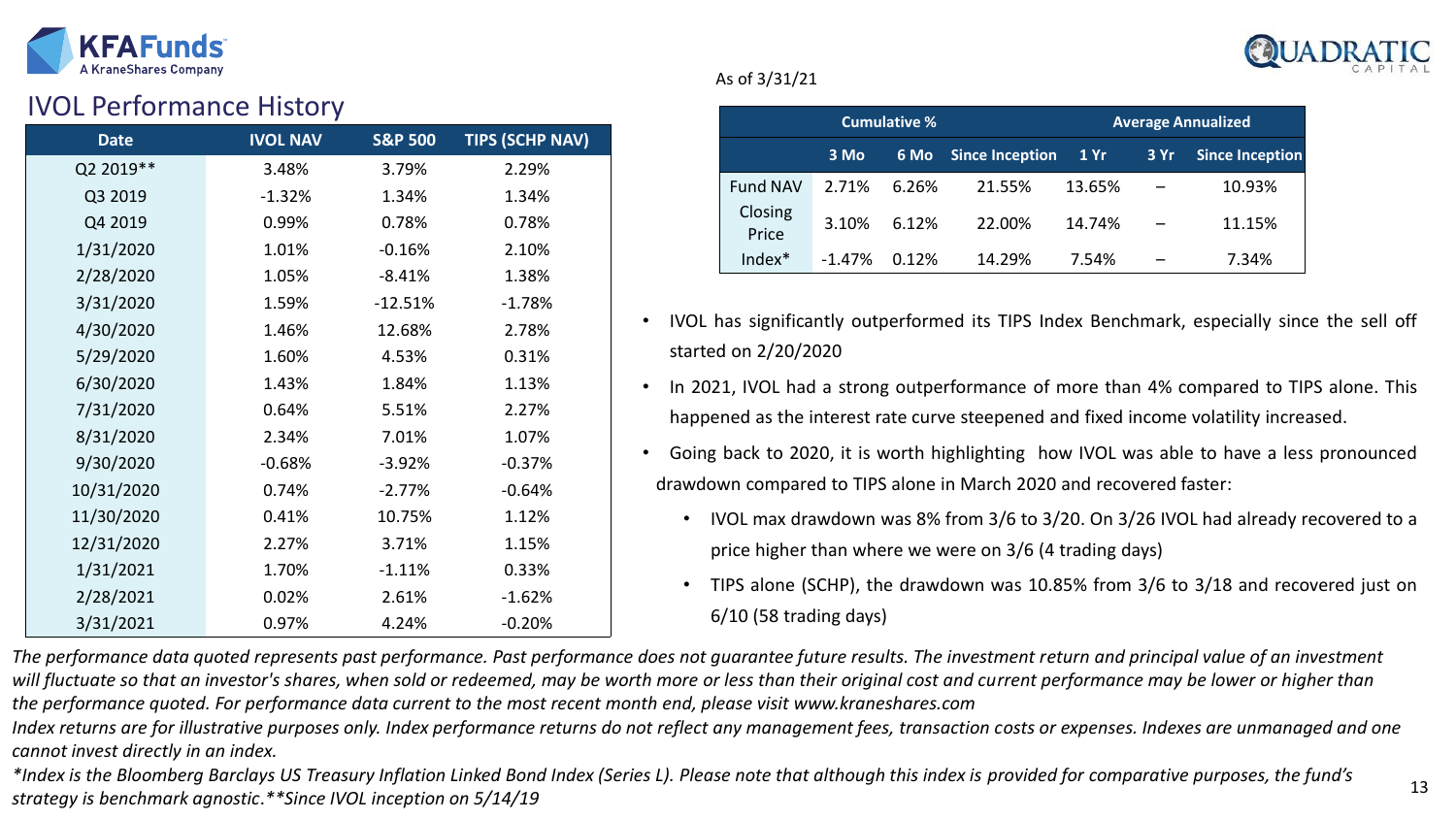



## Potential Scenario Analysis

| <b>Factors that Impact IVOL</b>   | <b>Rising</b> | <b>Falling</b> |
|-----------------------------------|---------------|----------------|
| <b>TIPS Bond Price</b>            |               | ×              |
| Volatility                        |               | X              |
| <b>Expectations for Rate Cuts</b> |               | $\mathbf x$    |
| <b>Long Dated Yields</b>          |               | x              |

√/ indicates the potential effect these scenarios may have on IVOL. With vindicating a potential positive effect and x indicating a potential negative effect. "Long dated yields" defined as the yield on the 10y US treasury.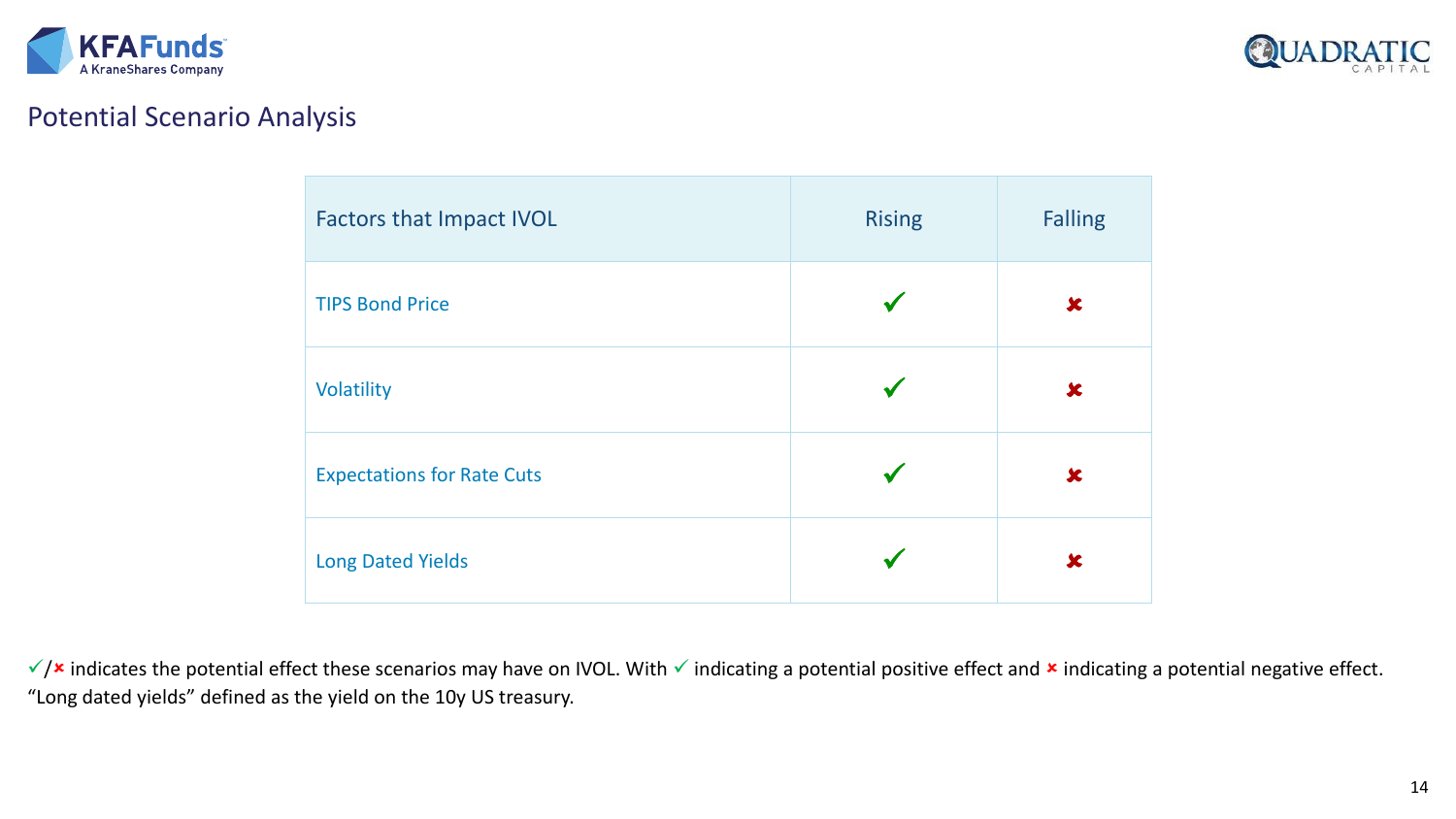



## IVOL's Risk Profile

Investing involves risk, including possible loss of principal. There can be no assurance that the Fund will achieve its stated objectives, including its objective of eliminating the curve or inflation risk. Investors should take note of the following risks before investing in IVOL. A more thorough discussion of options investing can be found on the Options Clearing Corporation's website. A link to which can be found in the Important Notes section of this presentation.

- **A Flattening Yield Curve Risk**: IVOL may underperform or lose money when the U.S. interest rate curve flattens or inverts, perhaps significantly. When this occurs the Fund's investments may generally underperform a portfolio consisting solely of U.S. government bonds
- **Leverage Risk**: IVOL's OTC options may give rise to a form of leverage, which may magnify the Fund's potential for gain and the risk of loss. The Fund may potentially be more volatile than a portfolio of traditional investments such as stocks or bonds.
- **Liquidity & Counterparty Risk**: OTC options may be subject to liquidity risk and counterparty risk.
- **Credit & Non-Curve Interest Rate Risk**: IVOL's use OTC options is not intended to mitigate credit risk, or non-curve interest rate risk. Additionally, IVOL invests in debt securities, which typically decrease in value when interest rates rise.
- **Considered Speculative**: Investing in options tied to the shape of the swap curve is considered speculative and can be extremely volatile.
- **Concentration Risk:** The fund is non diversified.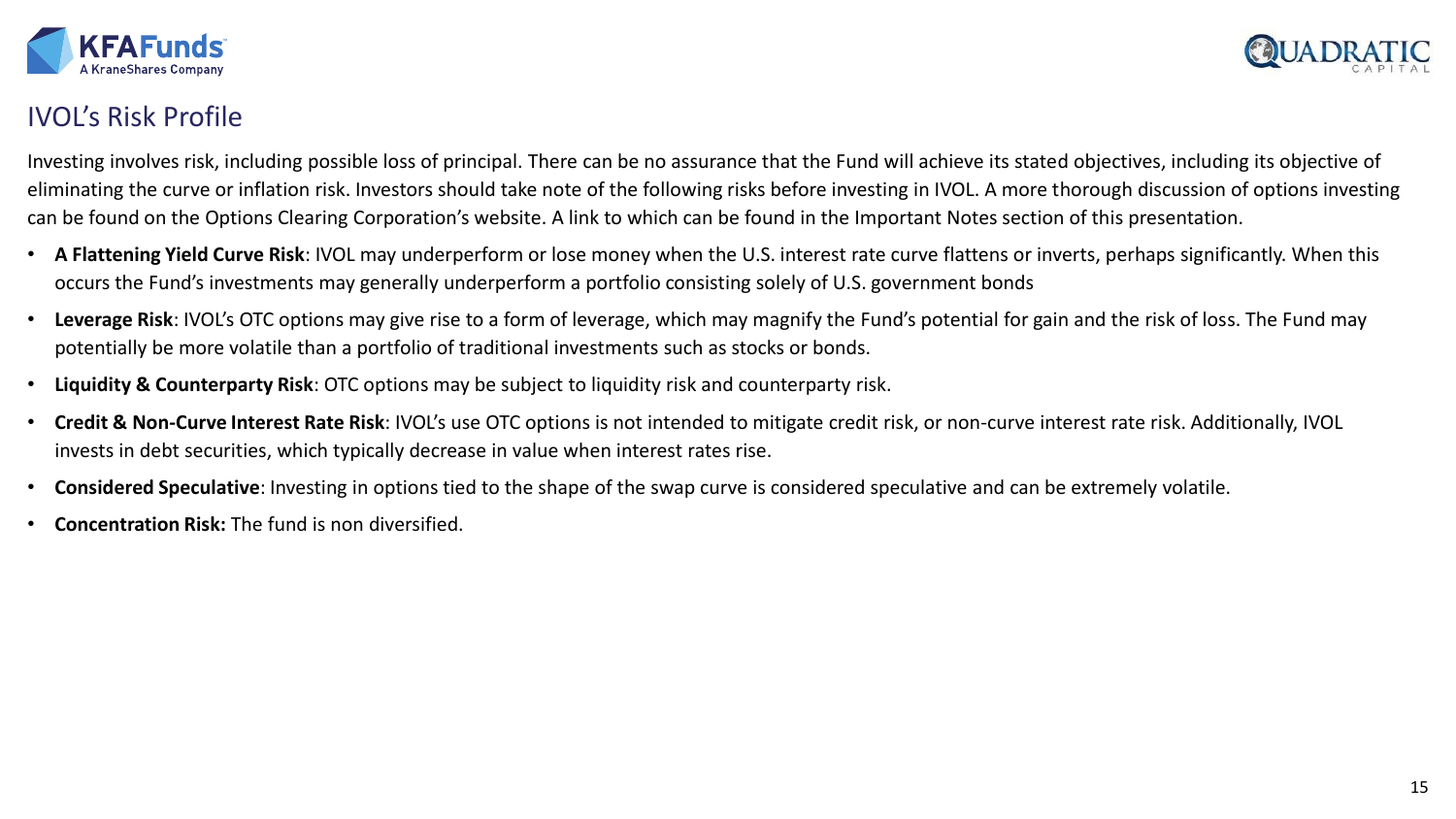



## Guide to Trading ETFs

### ETF liquidity is determined by the asset class, not by the fund size

• Exchange-traded funds (ETFs) are a wrapper, and although an investor may hold a large percentage of an ETF, one must look at the percentage owned of the underlying asset class.

### ETF investors are not impacted by other investors' trades in the same ETF

• The ETF structure is unique in that all investors transact independently on an exchange. Being a large or small owner in a fund does not mean you're more or less impacted by the actions of other investors. In a mutual fund, all investors are impacted by the trading activity of other holders in the fund.

### An ETF closure does not create principal risk

• If a fund were to close, neither large nor small investors would have a principal risk. The fund would be liquidated by the portfolio manager, and the investors would receive back NAV of the fund, minus costs, at the time of liquidation.

## Trading in and out and fund size

• Investors can trade in and out of a fund regardless of the fund's AUM. ETF liquidity providers (market makers) can easily transfer the liquidity of the underlying basket into ETF shares. Market makers also accept NAV based orders for larger tickets.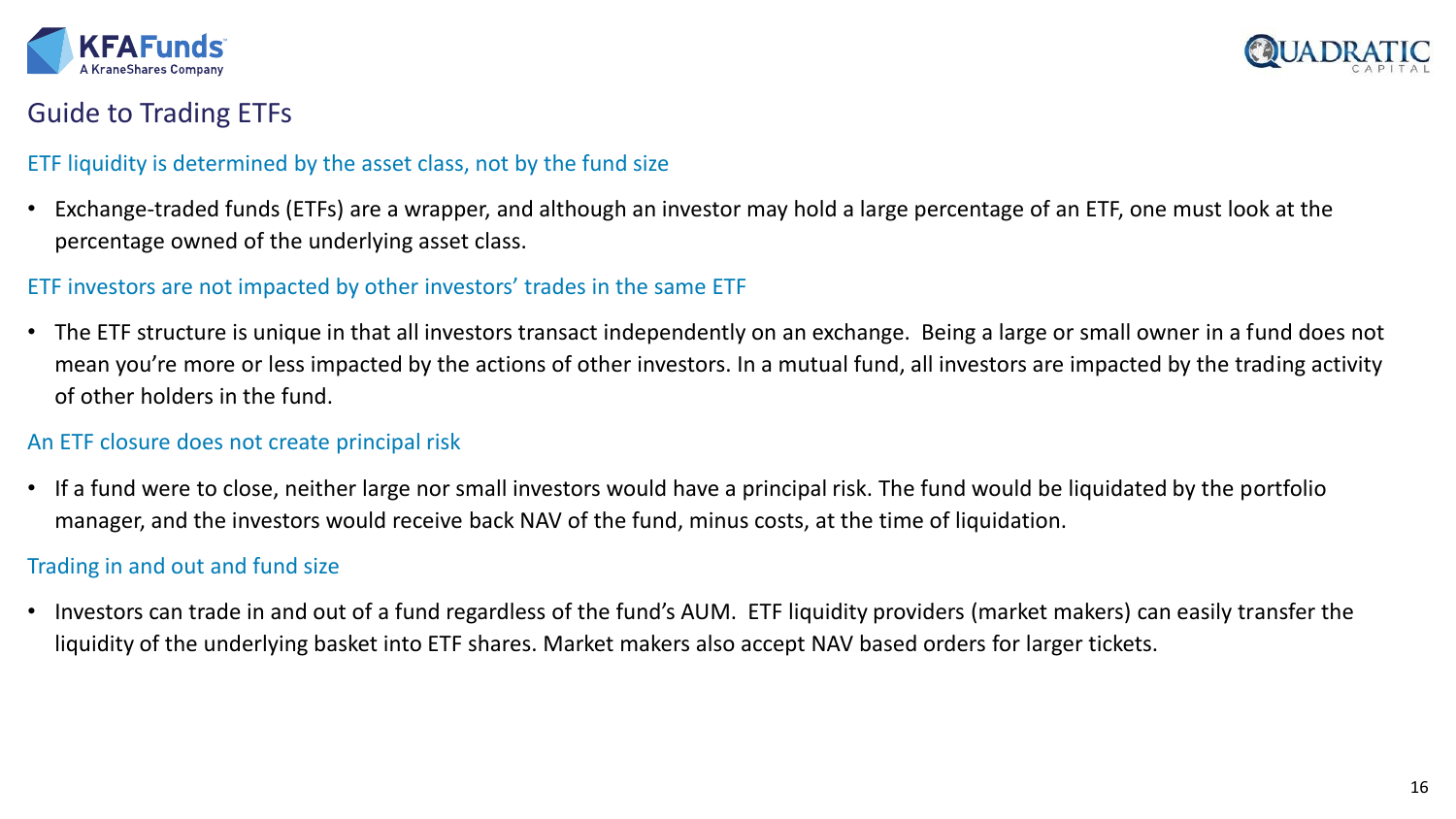



## Understanding ETF Liquidity

## An ETF is not a stock

• If an ETF does not trade a certain number of shares per day, is the fund illiquid? No. It's a plausible assumption from a single-stock perspective, but with ETFs, there is more to consider. The key is to understand the difference between the primary and secondary market liquidity of an ETF.

### Primary Market vs. Secondary Market

- Most noninstitutional investors transact in the secondary market—which means investors are trading the ETF shares that currently exist. Secondary liquidity is the "on screen" liquidity you see from your brokerage (e.g., volume and spreads), and it's determined primarily by the volume of ETF shares traded.
- However, one of the key features of ETFs is that the supply of shares is flexible—shares can be "created" or "redeemed" to offset changes in demand. Primary liquidity is concerned with how efficient it is to create or redeem shares. Liquidity in one market is not indicative of liquidity in the other market.
- The determinants of primary market liquidity are different than the determinants of secondary market liquidity. In the secondary market, liquidity is primarily a function of the value of the ETF shares traded and frequency and volume of the trading of those shares throughout the trading day. When placing a large trade—on the scale of tens of thousands of shares—investors are sometimes able to circumvent an illiquid secondary market by using an "authorized participant" (AP) to reach through to the primary market to "create" new ETF shares at NAV price.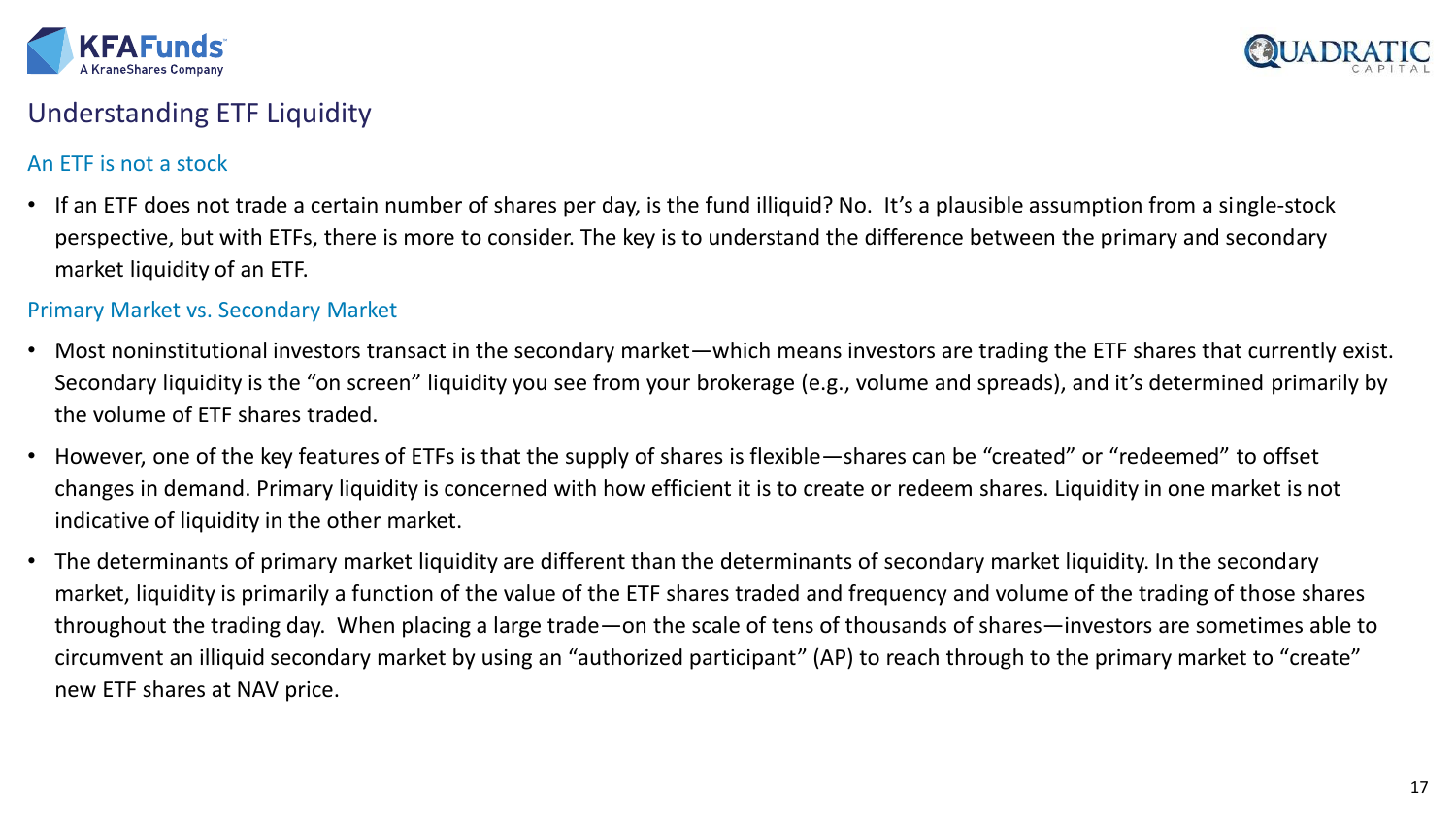



## Flow chart of Creation Redemption Process for ETFs

- Small trades in ETFs flow normally are done in the secondary market, where all market participants can trade. It behaves like a stock, and everyone can buy (sell) from the best seller (buyer)
- Large and institutional trades which normally would be a high percentage of the daily volume are done in the primary market. The trading desk of the major broker dealers are called Authorized Participants and can create and redeem shares directly with the fund.
- IVOL Unit size for the primary market is 25,000 shares

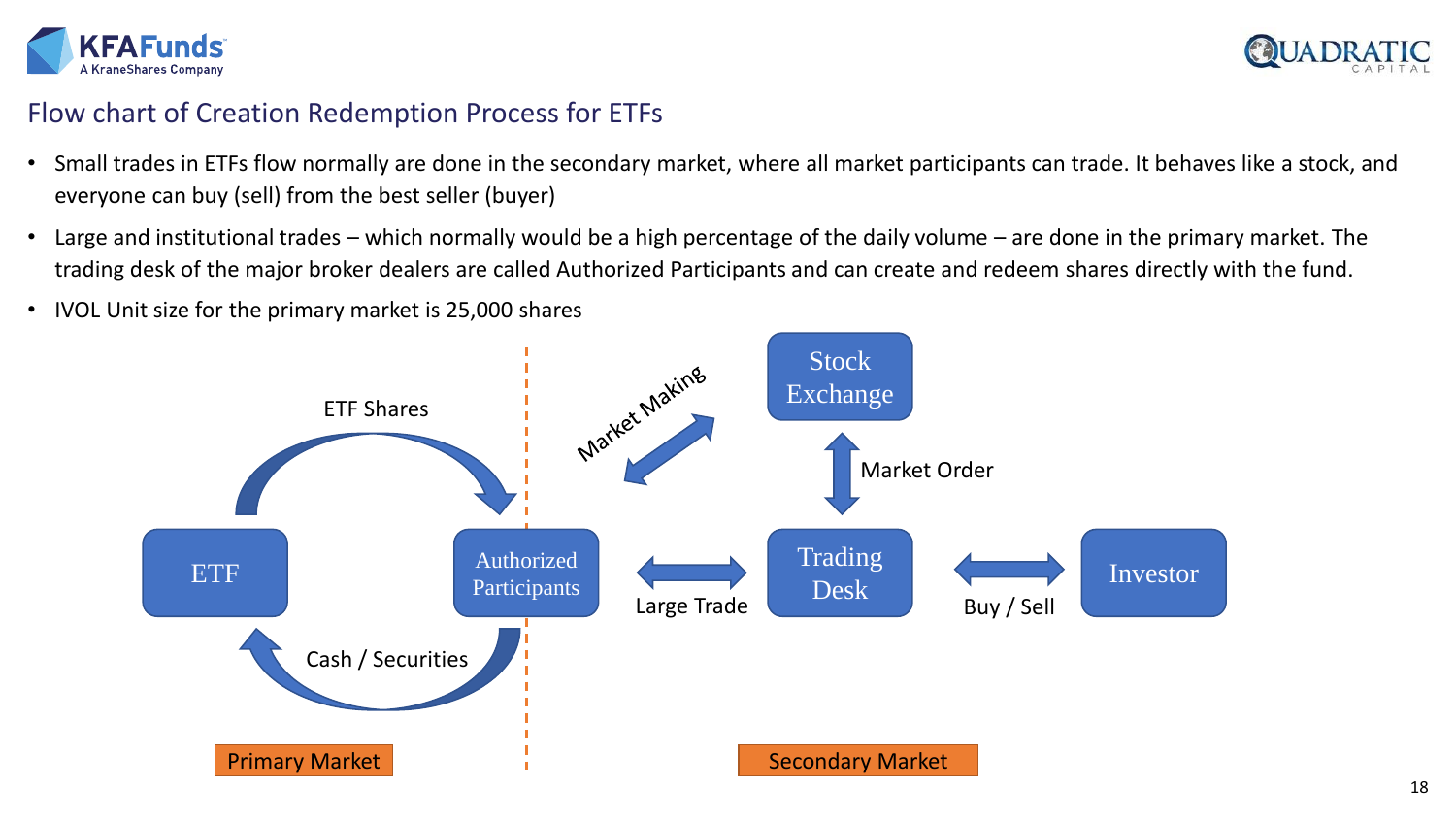



## The IVOL Ecosystem

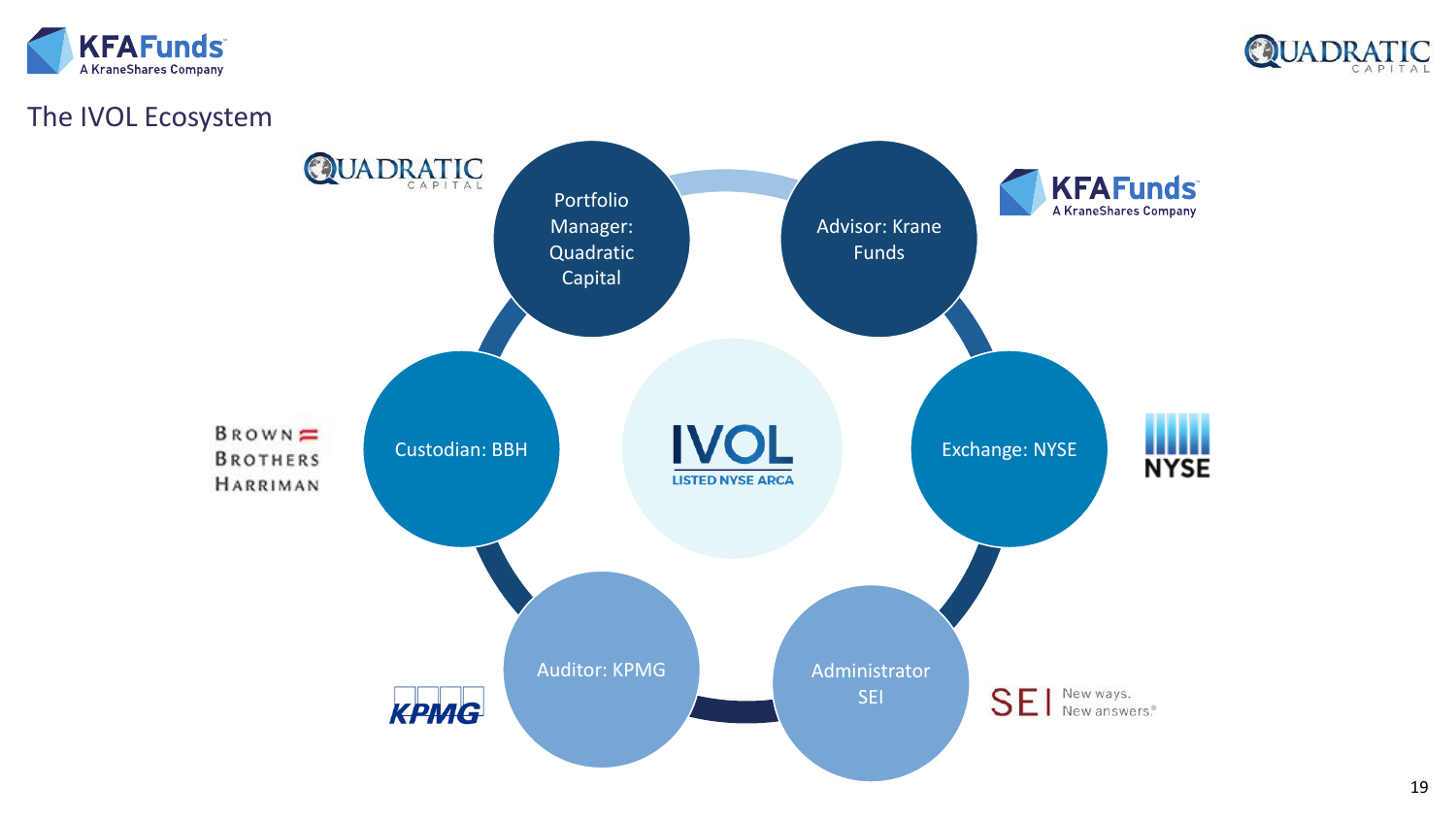



# Portfolio Management and Capital Markets Leadership



### Nancy Davis, Chief Investment Officer, Quadratic Capital Management

Nancy Davis is the founder and managing partner of Quadratic Capital Management in 2013 and is the portfolio manager for The Quadratic Interest Rate Volatility and Inflation Hedge ETF (NYSE Ticker: IVOL). Ms. Davis began her career at Goldman Sachs where she spent nearly ten years, the last seven with the proprietary trading group where she rose to become the Head of Credit, Derivatives and OTC Trading. Prior to starting Quadratic, she served as a portfolio manager at Highbridge Capital Management. She later served in a senior executive role at AllianceBernstein.

She has been the recipient of numerous industry recognitions. She was named by Barron's as one of the "100 Most Influential Women in U.S. Finance." Institutional Investor called her a "Rising Star of Hedge Funds." The Hedge Fund Journal tapped her as one of "Tomorrow's Titans." Ms. Davis is considered a leading expert in the global financial markets and writes and speaks frequently about markets and investing.



#### Glenn Christal, Chief Operating Officer, Quadratic Capital Management

Glenn Christal is responsible for overseeing the business and trading operations for the company. Previously, Glenn Christal was at Tudor Investment Corp, a multi– billion macro hedge fund, for fifteen years where he was the Treasurer and chair of the Treasury and Credit Committees. Mr. Christal oversaw collateral management, cash management, credit and trade documentation negotiations. His prior role was the Chief Operations Officer at Millennium Partners where he oversaw trade operations.



#### Henrique Rocha, Market Strategist, Quadratic Capital Management

Henrique Rocha joined Quadratic in 2015. Previously, he worked at Goldman Sachs as an Interest Rates and Foreign Exchange Strategist, responsible for tactical idea generation for institutional clients, including banks, corporations, hedge funds, asset managers, and sovereigns.

He holds a B.S. magna cum laude in Electrical Engineering from Yale University, where he was a member of Phi Beta Kappa and Tau Beta Pi.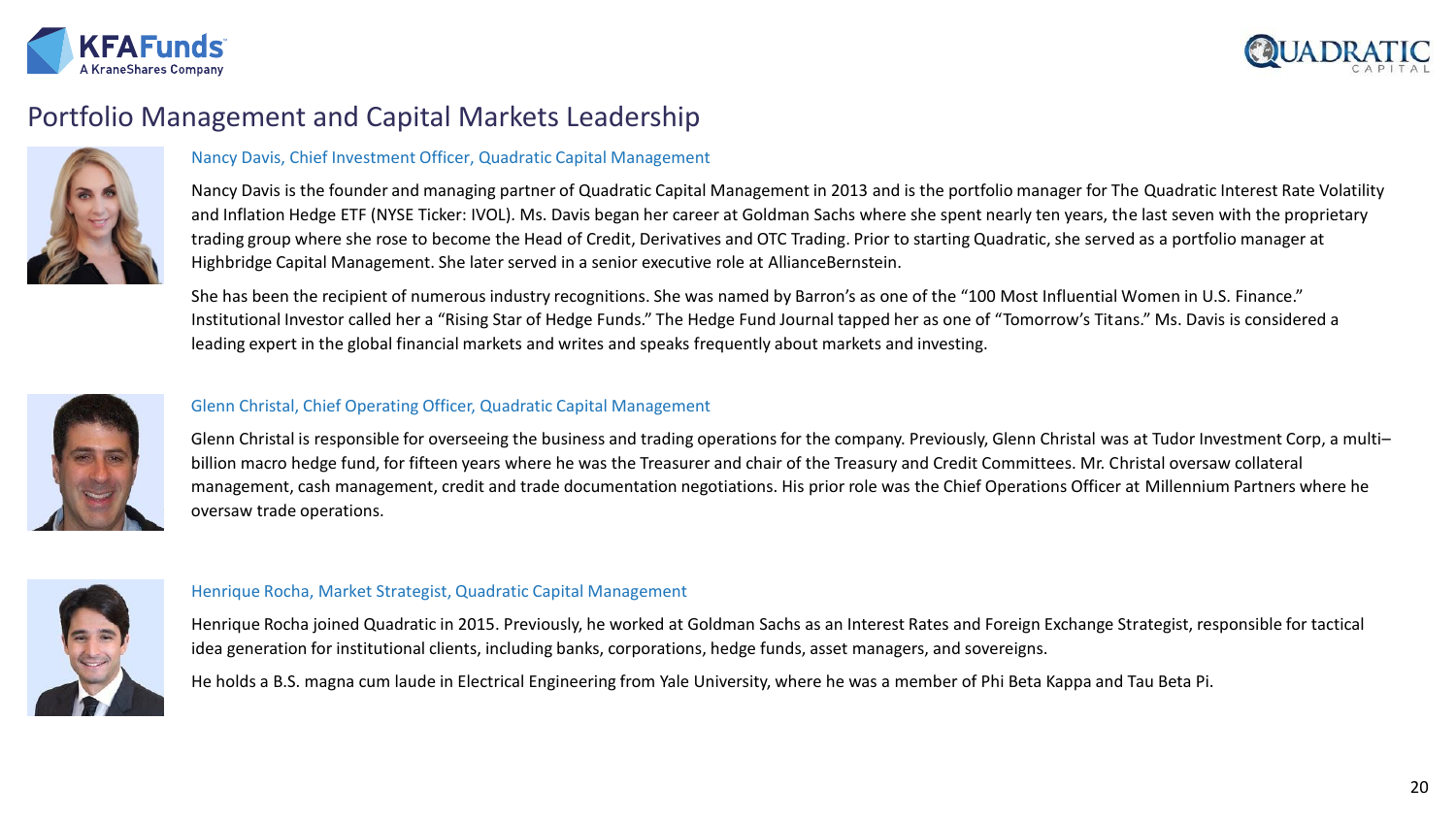



# Quadratic Capital and Krane Funds Leadership



### Jonathan Krane, Chief Executive Officer, Krane Funds Advisors

Jonathan Krane is the founder and Chief Executive Officer of Krane Funds Advisors, the premier platform for developing and delivering differentiated, highconviction investment strategies to global investors and KraneShares, an asset management firm delivering China-focused exchange traded funds to global investors.



#### Jonathan Shelon, Chief Operating Officer, Krane Funds Advisors

Jonathan is the Chief Operating Officer at KraneShares. Prior to KFA, he was the Chief Investment Officer of the Specialized Strategies Team at J.P. Morgan, overseeing \$40 billion in AUM and a Portfolio Manager at Fidelity Investments where he was responsible for \$150 billion in assets for over five million shareholders in Fidelity's target date strategies, the Freedom Funds.



### Odette Gafner, Chief Compliance Officer, Krane Funds Advisors

Odette Gafner is Head of Compliance at KFA and joined the firm March in 2019 to oversee the compliance program for the Funds and to serve as the Chief Compliance Officer (CCO) to Krane Fund Advisors. Odette has over 12 years of experience implementing policies and establishing best practice across the asset management industry. Prior to joining the KraneShares team, Odette worked at BlackRock for 12 years.



#### James Maund, Head of Capital Markets, Krane Funds Advisors

James Maund joined KraneShares as head of Capital Markets in January 2020. James has more than 15 years of experience in ETF trading and capital markets. Prior to joining KraneShares, James was a vice president in the Institutional ETF Group / ETF Capital Markets Group at State Street Global Advisors. Prior to State Street, James was an ETF trader at Goldman Sachs & Co.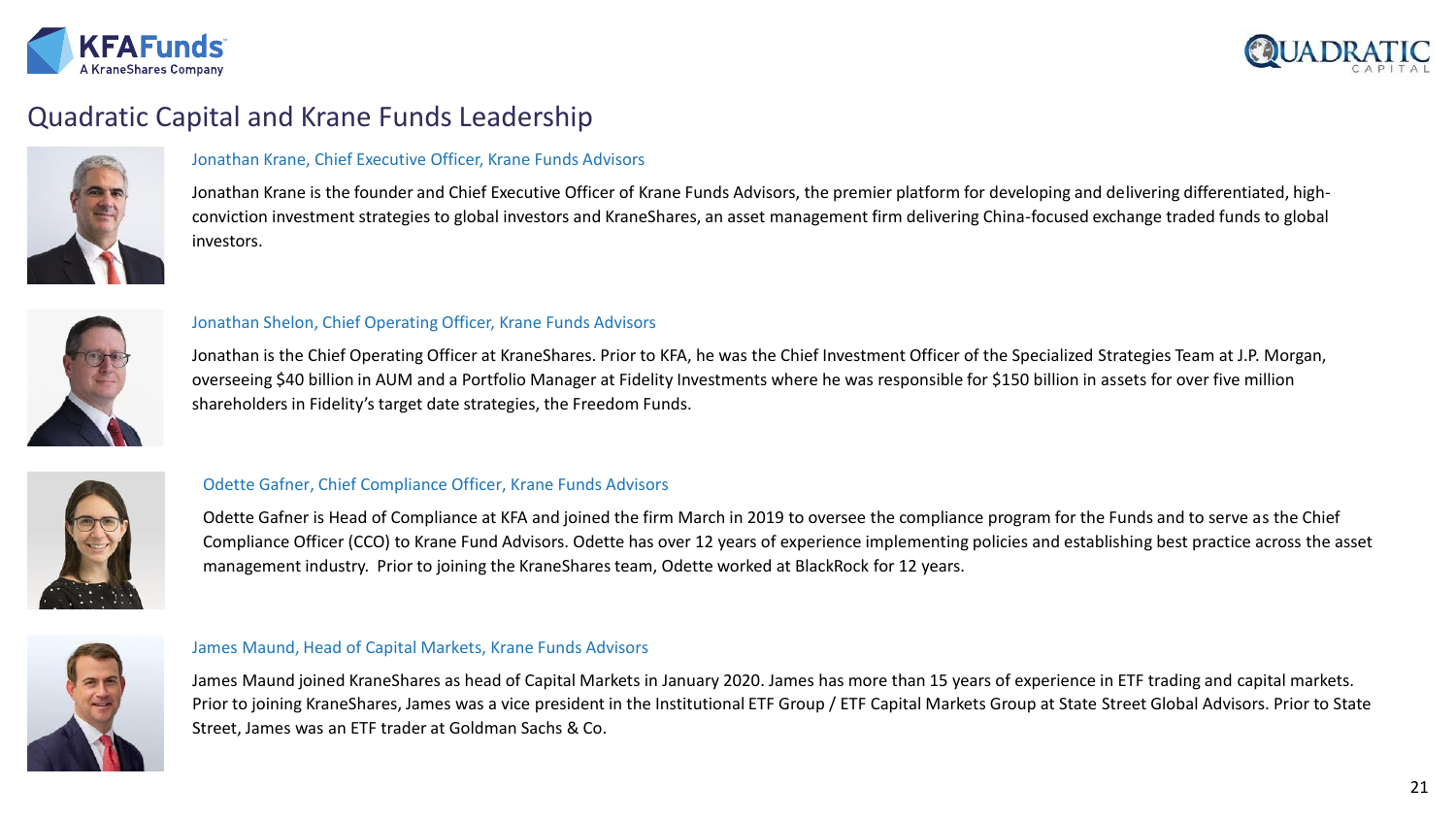



# Quadratic Capital and Krane Funds Leadership



### Brendan Ahern, Chief Investment Officer, Krane Funds Advisors

Brendan Ahern is the Chief Investment Officer at Krane Funds Advisors (KFA). Mr. Ahern joined KFA in 2012 and was an original member of the team that launched its first ETFs. He leads the firm's research and education efforts and actively works with investors on a variety of subjects ranging from asset allocation to trading to articulating the growing influence that index providers hold in the asset management industry. Prior experience includes over ten years with Barclays Global Investors (subsequently BlackRock's iShares), which he joined in 2001 during the rollout of their ETF business.



#### Julian Daniels, Managing Director, Krane Funds Advisors

Julian Daniels joined KraneShares in August 2018 as a Managing Director to head the firm's institutional efforts. Prior to KraneShares, Julian was a senior member of the VanEck institutional business development team. Prior to VanEck, he was an Associate at Select Access Management.



### Florence Moon, Director, Krane Funds Advisors

Florence Moon joined KraneShares in June 2019 as a Director to support the firm's institutional efforts. Florence has over 12 years of experience working with institutional clients, handling all aspects of client service and relationship development. Prior to KraneShares, Florence spent 12 years with VanEck Global where she was a senior member of the institutional business development team.



#### Guy Ferrara, Managing Director, Krane Funds Advisors

Guy has spent the last 20 years in the asset management industry. Prior to KFA, Guy worked for UBS in client education, portfolio construction, and asset retention. Over the course of his 20-year career his mission has always been improving real financial outcomes for client's and the financial advisors who serve them.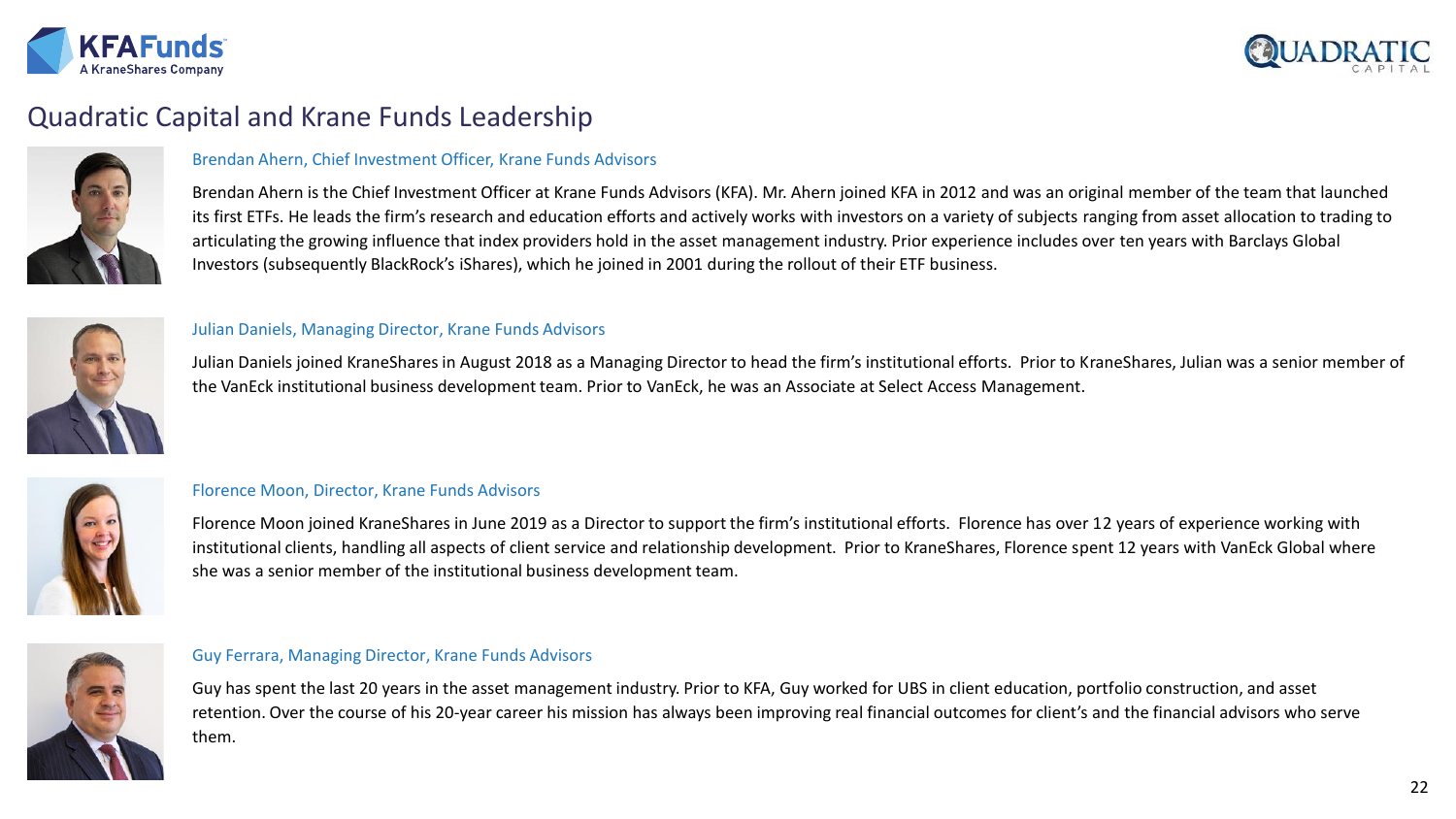



# Quadratic Capital and Krane Funds Leadership



### Joseph Dube, Head of Marketing, Krane Funds Advisors

Joseph joined KraneShares in June 2012 as Head of Marketing. He is in charge of creating and maintaining all client-facing marketing materials including websites, advertisements, pitch books, and fact sheets as well as the bi-weekly research newsletter. He takes pride in designing and developing the highest quality educational material for retail investors, financial advisors, and journalists. Joseph has a BFA from the Rochester Institute of Technology. He was a Rotary Youth Exchange student to Argentina and is fluent in Spanish.



#### Libby Landis, Senior Marketing Analyst, Krane Funds Advisors

Libby joined KraneShares marketing department in March of 2019 to create marketing content for current and prospective institutional and retail investors. Through use of articles, webinars, press releases, research and brand partnerships Libby aims to produce content that is engaging, relevant and educational to KraneShares' audience. Libby began her career in art business, working for institutions such as The Met, Sotheby's and digital art commerce firm, Paddle8. In 2015 she went back to school for a Master degree in Integrated Marketing at NYU. While in school Libby established an interest in financial marketing while working for global macro hedge fund, Key Square Capital Management.



### Elena Jiao, Marketing Analyst, Krane Funds Advisors

Elena Jiao joined KraneShares in September 2019 as a Marketing Analyst. She is in charge of managing social media, graphic design, and ensuring a consistent brand image across all platforms. Growing up between China and America, Elena has always been interested in international business, specifically in marketing for international businesses. She has a plethora of experience in digital marketing and design from alice + olivia, Tom Ford International, to the Harper's Bazaar China and the United States Department of Commerce.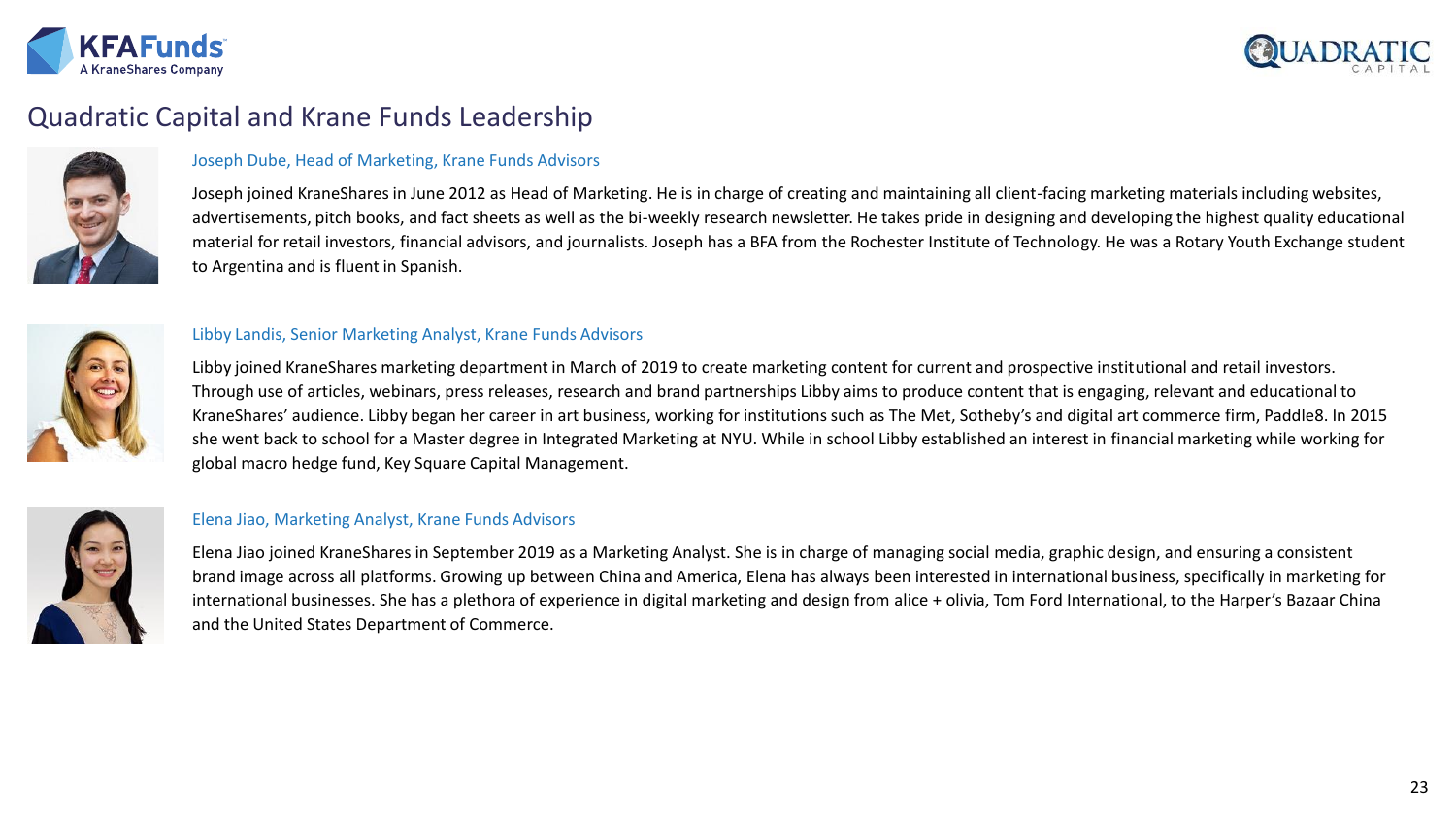



# The Quadratic Interest Rate Volatility and Inflation Hedge ETF

# Key Fund Information

| <b>Ticker</b>                                                    | <b>IVOL</b>                                                          |
|------------------------------------------------------------------|----------------------------------------------------------------------|
| <b>Fund Name</b>                                                 | <b>Quadratic Interest Rate Volatility</b><br>and Inflation Hedge ETF |
| <b>Primary Exchange</b>                                          | <b>NYSE</b>                                                          |
| <b>Total Annual Fund Operating Expense</b>                       | 1.04%                                                                |
| <b>Total Annual Fund Operating Expenses After Fee</b><br>Waiver* | 0.99%                                                                |
| <b>Inception Date</b>                                            | 5/13/2019                                                            |
| <b>Distribution Frequency</b>                                    | Monthly                                                              |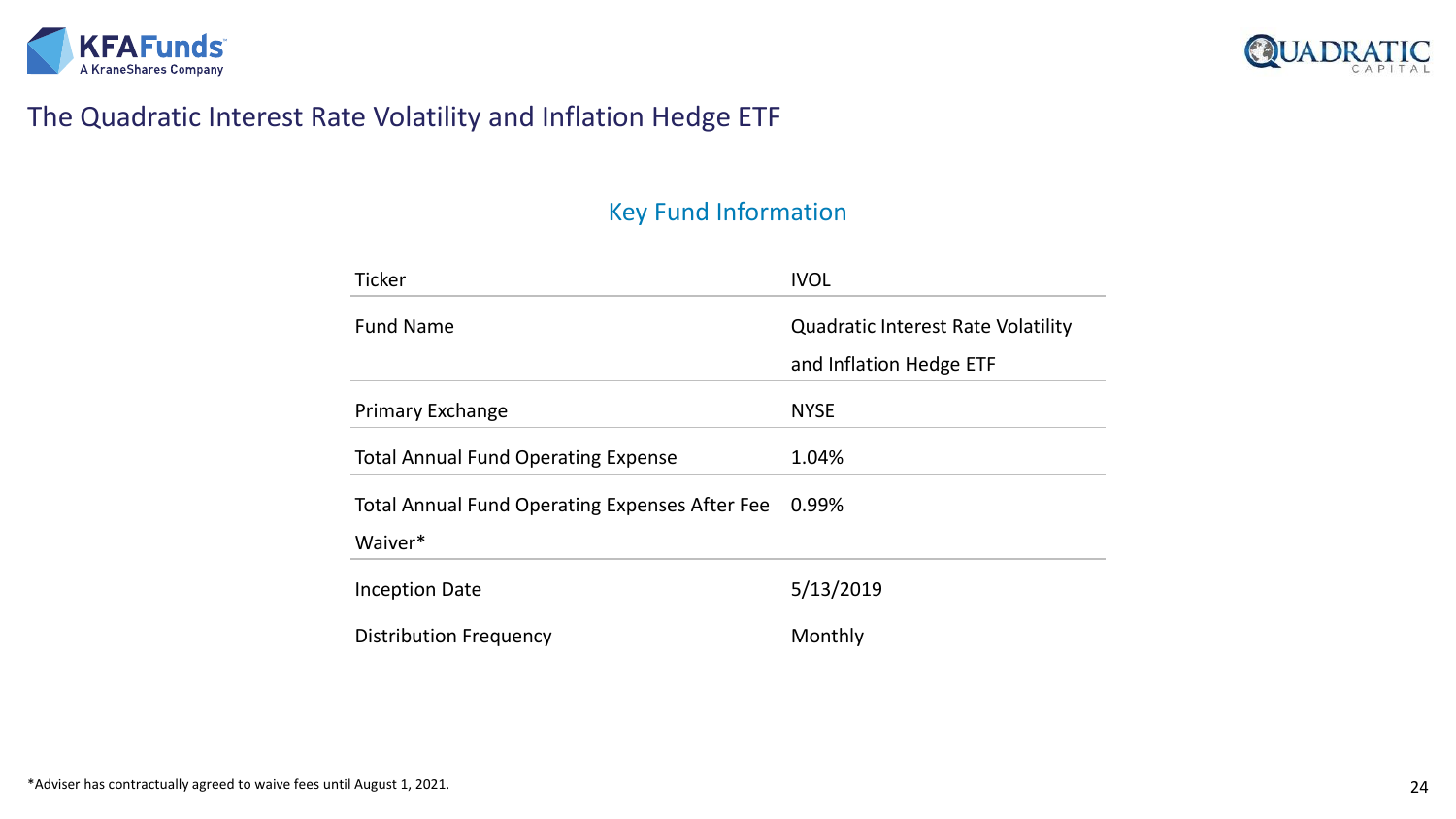



#### Index Definitions

**The Dow Jones Industrial Average ("Dow")** is an index that tracks 30 large, publicly-owned companies trading on the New York Stock Exchange and the NASDAQ.

**The S&P 500, ("S&P"),** is a stock market index that measures the stock performance of 500 large companies listed on stock exchanges in the US.

**The MSCI Emerging Markets ("MSCI EM")** Index captures large and mid cap representation across 26 Emerging Markets (EM) countries.

**The iBoxx iShares High Yield Corporate Bond Index ("HY Credit")** is designed to reflect the performance of USD denominated high yield corporate debt.

**VIX** is a CBOE index that represents equity volatility of 30-day expectations of the S&P 500 equity index.

**Bloomberg Barclays US Aggregate Bond Index ("Barclays Agg")** is a broad-based benchmark that measures the investment grade, US dollar-denominated, fixed-rate taxable bond market. The index includes Treasuries, government-related and corporate securities, MBS (agency fixed-rate pass-throughs), ABS and CMBS (agency and non-agency).

Bloomberg Barclays US Treasury Inflation Linked Bond Index (Series L). It measures the performance of the US Treasury Inflation Protected Securities (TIPS) market.

### Important Notes

**Carefully consider the Funds' investment objectives, risk factors, charges and expenses before investing. This and additional information can be found in the Funds' full and summary prospectus, which may be obtained by visiting www.kfafunds.com. Read the prospectus carefully before investing.**

Investing involves risk, including possible loss of principal. There can be no assurance that a Fund will achieve its stated objectives. ETF shares are not redeemable with the issuing fund other than in large Creation Unit aggregations. Shares of any ETF are bought and sold at market price (not NAV) and are not individually redeemed from the Fund. The returns shown do not represent the returns you would receive if you traded shares at other times. Brokerage commissions will reduce returns.

Beginning 12/23/2020, market price returns are based on the official closing price of an ETF share or, if the official closing price isn't available, the midpoint between the national best bid and national best offer ("NBBO") as of the time the ETF calculates current NAV per share. Prior to that date, market price returns were based on the midpoint between the Bid and Ask price. NAVs are calculated using prices as of 4:00 PM Eastern Time.

There is no guarantee by the Fund will declare distributions in the future or that, if declared, such distributions will remain at current levels or increase over time. The Fund is non-diversified. The Funds may invest in derivatives, which are often more volatile than other investments and may magnify the Funds' gains or losses.

There are risks involved with investing in options including total loss of principal. Options investing is not suitable for all investors. This fund utilizes sophisticated options strategies which may not be suitable for all investors. For a more comprehensive discussion of the risks involved in options investing, please review Characterizations and Risks of Standardized Options available at<http://www.theocc.com/about/publications/character-risks.jsp> or contact the Options Clearing Corporation directly at 1 N. Wacker Dr., Suite 500, Chicago, IL 60606. (1-888-678-4667)

The KFA ETFs are distributed by SEI Investments Distribution Company (SIDCO), 1 Freedom Valley Drive, Oaks, PA 19456, which is not affiliated with Krane Funds Advisors, LLC, the Investment Adviser for the Fund. [R\_US\_KS\_SEI]